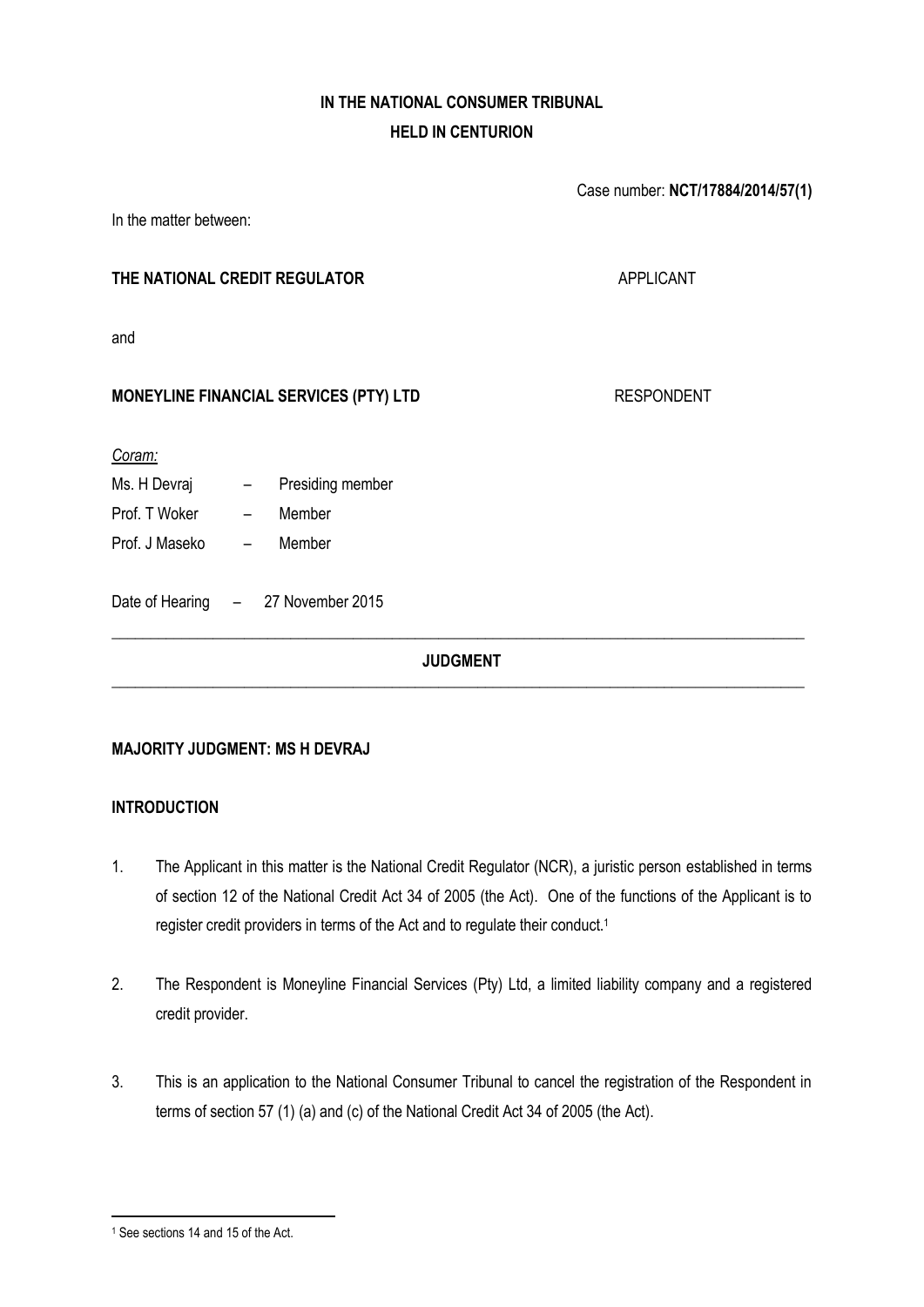## **BACKGROUND**

- 4. This application has a long history.
- 5. On 22 September 2014 the Applicant commenced proceedings before the National Consumer Tribunal for an order to cancel the registration of the Respondent in terms of section 57 of the Act.
- 6. The application was opposed by the Respondent and on 22 October 2014 the Respondent served and filed its answering affidavit.
- 7. Following the serving of the answering affidavit on the Applicant, the Applicant briefed Hogan Lovells, a firm of attorneys, to represent it in this matter.
- 8. On 31 October 2014, Hogan Lovells informed the Respondent that it intended to launch an application to the Tribunal in order to amend and supplement the Applicant's papers in terms of Rule 15 of the Tribunal Rules. Because of its intention to launch this application, the Applicant informed the Respondent that it would not file a replying affidavit to the Respondent's answering affidavit.
- 9. The application in terms of terms of Rule 15 was not forthcoming and, on 18 November 2014 and in accordance with its Rules, the Tribunal set the matter down for a hearing on 8 December 2014.
- 10. On 24 November 2014 the Applicant filed an application in terms of Rule 15 and requested that the matter be removed from the Tribunal's roll of 8 December 2014.
- 11. The Tribunal rules do not provide that a matter be removed from the roll (even in circumstances where there is agreement between the parties) and the Applicant was advised that it was necessary to make a formal application for an adjournment of the matter.
- 12. The Applicant filed an application for an adjournment of the matter on 3 December 2014 on the basis that the main application could not be dealt with because certain amendments were required. The hearing into the application for a postponement proceeded on 8 December 2014. The hearing dealt with (1) the issue of a postponement and (2) whether or not the Tribunal could make an order in terms of which the Applicant would be instructed to pay the Respondent's wasted costs including the costs of council.<sup>2</sup>

**<sup>.</sup>** <sup>2</sup> The Applicant initially tendered to pay the wasted costs of the Respondent but this offer was later withdrawn which necessitated a hearing into the matter. The Tribunal subsequently held that it is not empowered to make an order as to costs in these circumstances as it only has the power to order costs in very limited circumstances.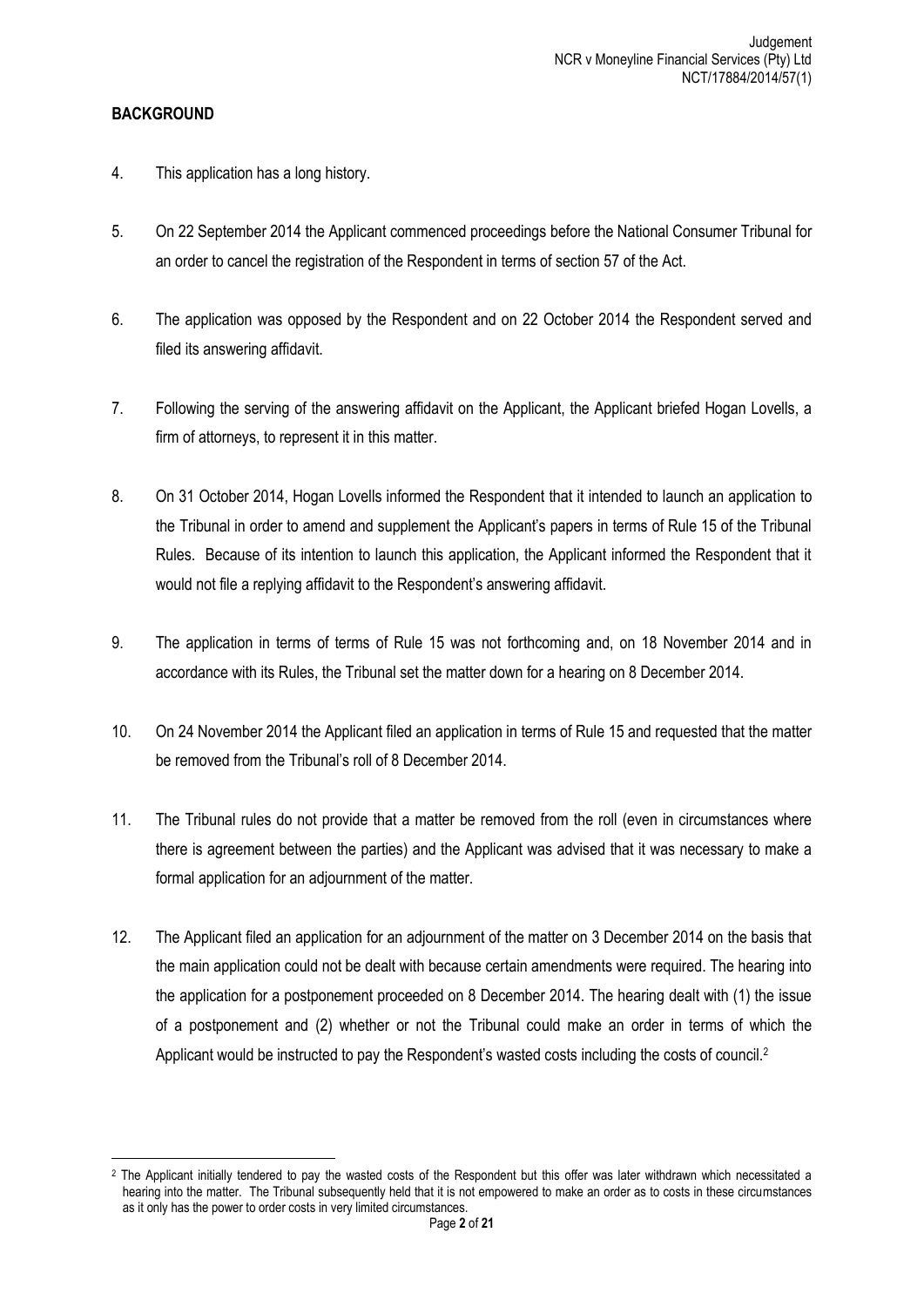- 13. After a consideration of the issues, the Tribunal decided that the matter had to be adjourned as it is an extremely serious matter involving the deregistering of a credit provider which could have significant consequences for the Respondent, its employees and its debtors. There was therefore a need to ensure that the issues were properly presented to the Tribunal. Although the Applicant filed an application in terms of Rule 15 to amend its application to de-register the Respondent, it did not provide details regarding the required amendments.
- 14. The matter was then postponed *sine die* in order to give the Applicant an opportunity to file an application for an amendment in terms of Rule 15 of the Tribunal Rules.
- 15. The Tribunal stated that the Applicant must place full details before the Tribunal and before the Respondent to enable to the Respondent to establish very clearly the case it was being required to meet. The Tribunal also stated that the Respondent would then be given an opportunity to object to the amendment and that this application would be heard as "a case within a case" before the Tribunal would proceed to consider the merits of the matter.<sup>3</sup> The Tribunal would make a decision as to whether or not to allow the amendment once it had heard the parties on the matter.
- 16. A judgment regarding the issue of costs was subsequently issued by the Tribunal.<sup>4</sup>
- 17. The Applicant subsequently filed its application to amend in terms of Rule 15. In this application, the Applicant sought an order from the Tribunal which *inter alia* condoned the applicant's failure to set out the facts surrounding the initiation of its complaint against the respondent in its own name as contemplated by section 136 (2) of the Act. It also sought an order allowing it to set out the facts surrounding its direction of an investigation of the complaint against the respondent as contemplated in section 139 (1) (c) of the Act.
- 18. This application to amend was opposed by the Respondent and the matter was set down for hearing on 21 May 2015 for the Tribunal to adjudicate only on the Rule 15 applications.
- 19. The Tribunal heard extensive argument from both parties regarding the application but shortly before it was due to issue a judgment on the matter, the parties (on 2 June 2015) evoked the recent amendment to Rule 15 which allows parties to consent to amendments.
- 20. Although the Respondent had initially opposed the amendments which the Applicant was seeking, it decided that it would agree to these amendments in the interests of moving matters forward.<sup>5</sup>

**.** 

<sup>3</sup> Record p435 lines 19-21.

<sup>4</sup> Judgment issued on 8 January 2015

<sup>5</sup> See judgment issued by the Tribunal on 8 July 2015.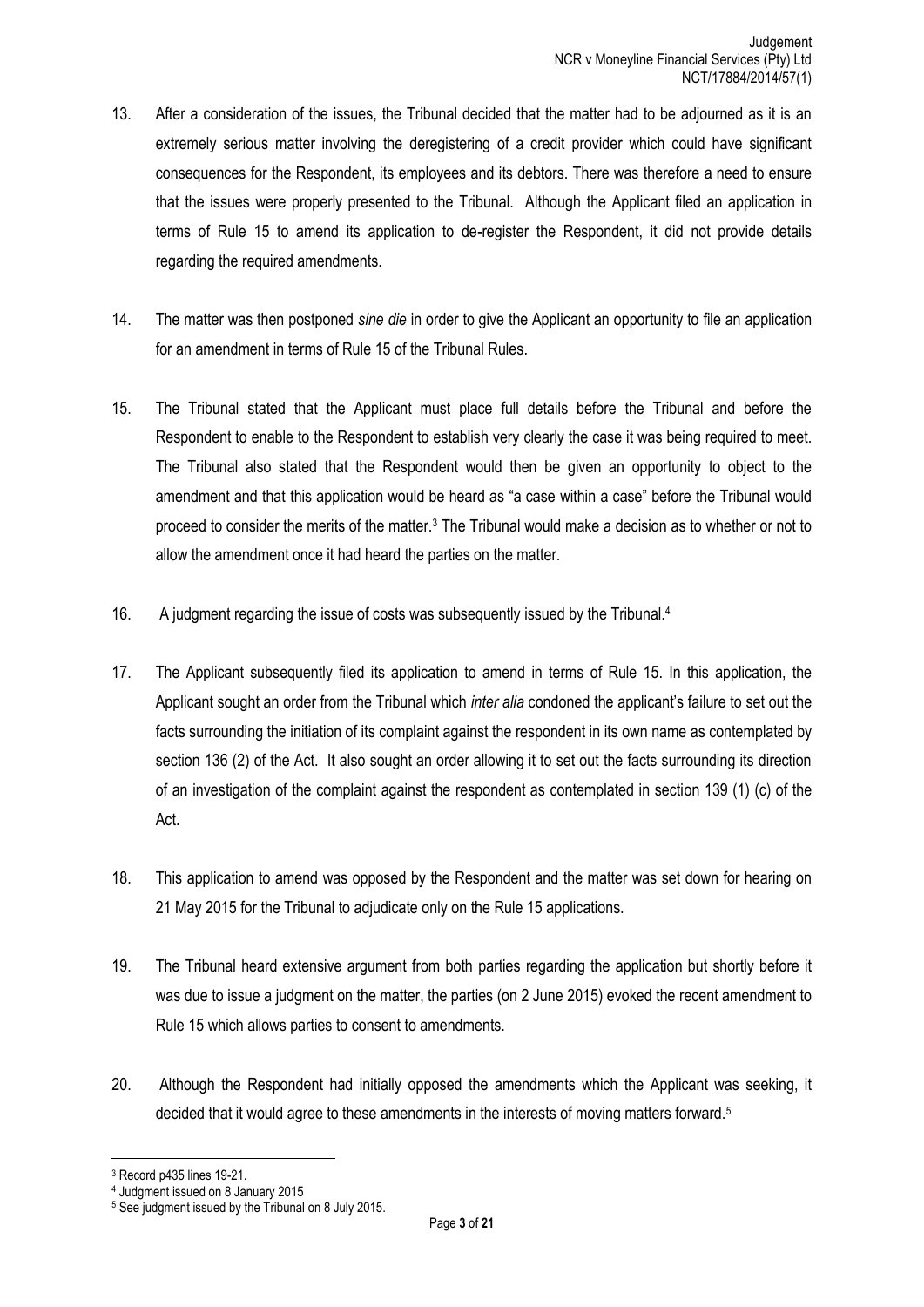- 21. The Applicant subsequently amended its papers and the Respondent filed an answering affidavit to these amended papers.
- 22. In its founding affidavit in its original form the deponent, Ms Nthupang Magolego (Ms Magolego) alleged that the Applicant authorised investigations into the lending practices of the Respondent based on a reasonable suspicion that the Respondent was granting credit to consumers of social security grants in contravention of the Act.<sup>6</sup>
- 23. Ms Magolego further alleged that the reasonable suspicion formed by the Applicant was based on information which it had received which was attached to the affidavit in the form of annexure NM2.
- 24. Annexure "NM2" was an email which was written on 6 December 2013 by Ms Leoni van Pletzen to the Applicant on behalf of Micro Finance South Africa. Ms van Pletzen expressed concern that certain micro finance lenders where being allowed to deduct repayments directly from the Grinrod Bank accounts of social security grant recipients. This she argued, gave them preference and a commercial advantage over other micro lenders.
- 25. In its answering affidavit, the Respondent pointed out to the Applicant that this annexure could not have constituted the basis for the alleged reasonable suspicion because the certificates authorising the inspectors to investigate the Respondent were signed before 6 December 2013.
- 26. The Applicant subsequently amended its papers and stated that it was in fact a newspaper article published in the *Sowetan* attached to the founding affidavit marked "NM3" which gave rise to the Applicant's investigations into the lending practices of the Respondent.
- 27. In its answering affidavit and in argument before the Tribunal at the various hearings, the Respondent indicated that it intended to raise certain points *in limine* relating to the validity of the investigation and the admissibility of the inspectors' reports.
- 28. After considering all the documents filed in this matter, the Tribunal *mero motu* took the decision to deal with these points *in limine* first as the Tribunal was of the view that it would serve little purpose to continue into a lengthy hearing on the merits of the matter if the Tribunal determined that the investigation and the application had not been conducted in accordance with the law.

<sup>6</sup> See paragraph 6 of the founding affidavit.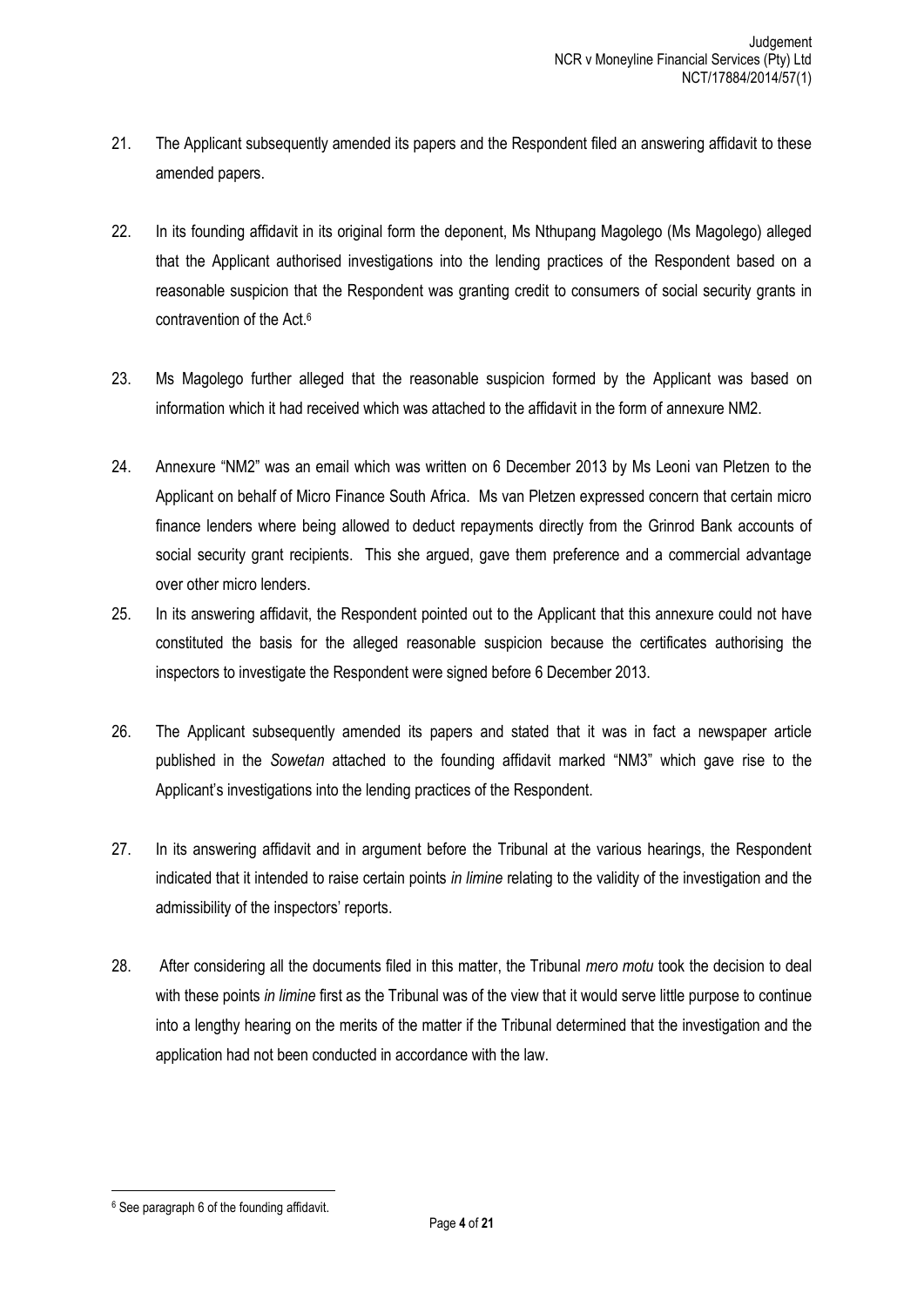- 29. In accordance with Rule 17 (6) of the Rules of the Tribunal a presiding member may direct that the Registrar set down a point of law for adjudication by the Tribunal if the presiding member considers it would be practical to resolve any point of law before proceeding with a pre-hearing conference.
- 30. The parties were advised that they were required to prepare argument on the following two points of law which were raised as points *in limine* on the papers:
	- 30.1 Whether the investigation by the Applicant was conducted without cause and not in accordance with the National Credit Act 34 of 2005 and
	- 30.2 Whether the investigation report should be regarded as inadmissible evidence.

### **THE HEARING**

- 31. The points in limine were argued before the Tribunal on 27 November 2015.
- 32. Both parties supplied the Tribunal with heads of argument
- 33. The Respondent proceeded to argue first as it was the originator of the submissions relating to the validity of the investigations and the subsequent referral of the matter to the Tribunal.
- 34. After hearing argument from both parties the Tribunal reserved judgment and the matter was adjourned *sine die*.

### **The Respondents arguments**

- 35. The thrust of the Respondent's argument is twofold
	- 35.1 The Appellant failed to follow the correct procedure as prescribed by the Act when it authorised an investigation into the lending practices of the Respondent; and
	- 35.2 When it referred the complaint to the Tribunal for a hearing it relied on the incorrect form.
- 36. As far as the first argument is concerned the Respondent argued that, as set out in section139 of the Act which deals with investigations, prior to appointing an investigator to investigate any conduct of the Respondent the Applicant must either have received a complaint regarding prohibited conduct or it must itself have initiated a complaint about prohibited conduct. The investigator must then be appointed to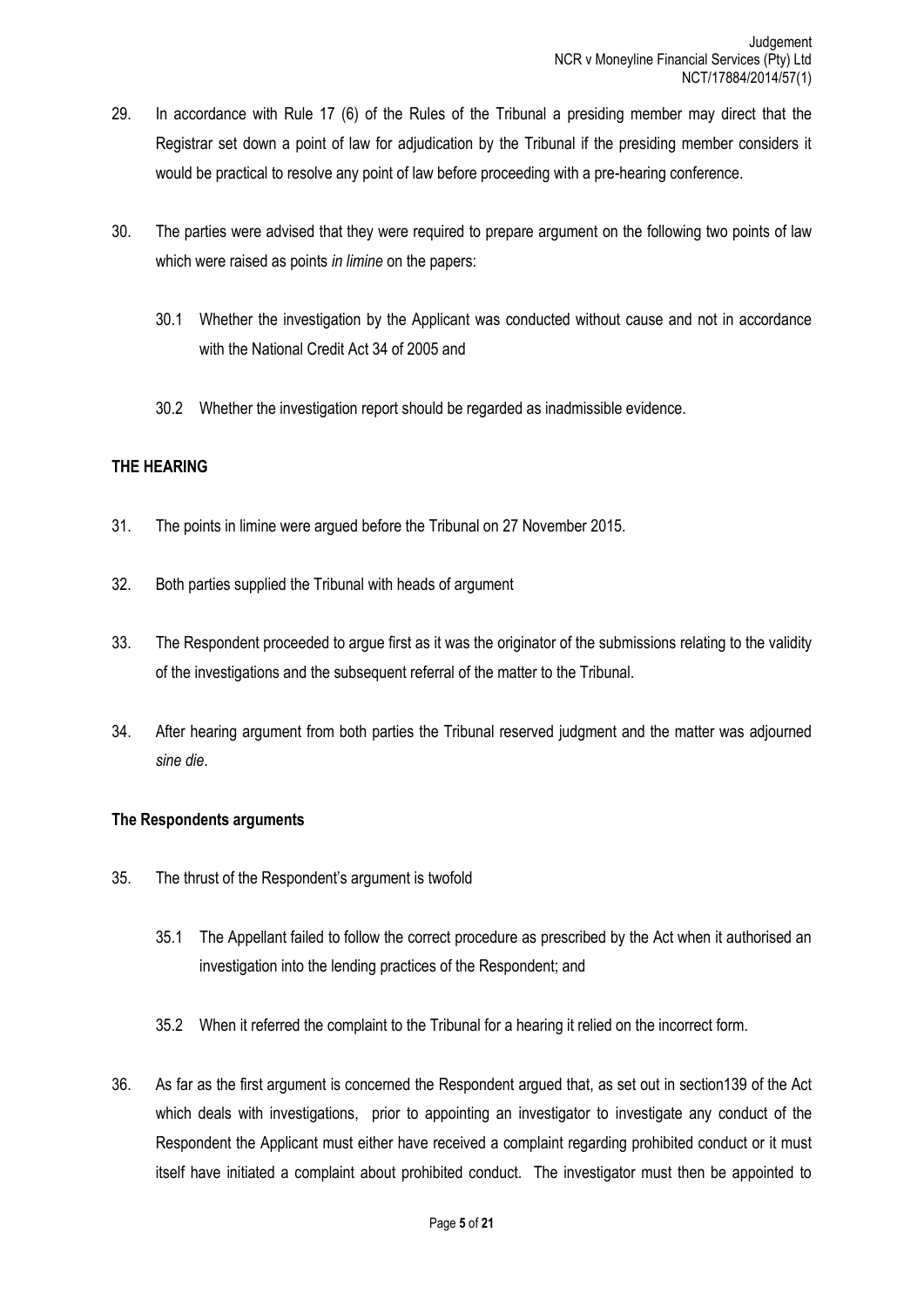investigate that complaint. After completing an investigation into that complaint, the Applicant may refer the matter to the Tribunal, if the complaint concerns a matter that the Tribunal may consider.

- 37. In this particular instance, the Applicant did not identify prohibited conduct under the Act and initiate a complaint regarding that particular conduct. Instead Ms Magolego authorised an investigation into the lending practices of the Respondent based on a reasonable suspicion that the Respondent was granting credit to recipients of grants in terms of the Social Assistance Act 13 of 2004 in contravention of the Act." The Respondent argued that granting credit to recipients of grants in terms of the Social Assistance Act does not constitute a contravention of the Act and that by failing to act in the manner prescribed by the legislation the Applicant was acting contrary to the Constitution of South Africa.
- 38. The Respondent argued that the powers of the Applicant are far-reaching and invasive and could have severe consequences for the Respondent including, closing down the business. The Applicant therefore had to act in accordance with its empowering legislation.
- 39. Following the amendments to the founding affidavit by the Applicant, the Respondent was prepared to accept that the article which was published in the *Sowetan* caused the Applicant to take action. The Respondent agreed that this should be so and that no responsible regulator could ignore such an article. However although the Applicant had conceded in its first Rule 15 application that the application needed to be amended in order to set out the facts regarding the initiation of the complaint, the Applicant had failed to amend its application appropriately and therefore, argued the Respondent, the application was inchoate.
- 40. The Respondent argued that the article which in its heading referred to an illegal loan scheme, did not establish any loan scheme illegal or otherwise. The report referred to money lenders who were operating illegally since they did not have permits or certificates and that this could not apply to the Respondent because the Respondent is registered. The report did refer to CPS which was allegedly deducting repayments automatically from monthly grants but that this conduct, even if it was true would not be a contravention of the Act. The report does not refer to the Respondent and so it is not clear how the Respondent was said to be involved in the scheme.
- Page **6** of **21** 41. As far as the second leg of the Respondent's argument is concerned, the Respondent argued that the Act prescribes the process which must be followed once the Applicant decides to refer a matter to the Tribunal having completed an investigation. This is prescribed by section 141 (3) of the Act. This section states that a referral to the Tribunal, whether by the NCR (the Applicant) or by a complainant in terms of subsection (1) must be in the prescribed form. The use of the word must in this section indicates that the use of the form is mandatory and the Respondent argued that it was correct that this should be so because the form (form 42) sets out the information which must be contained on the form and which must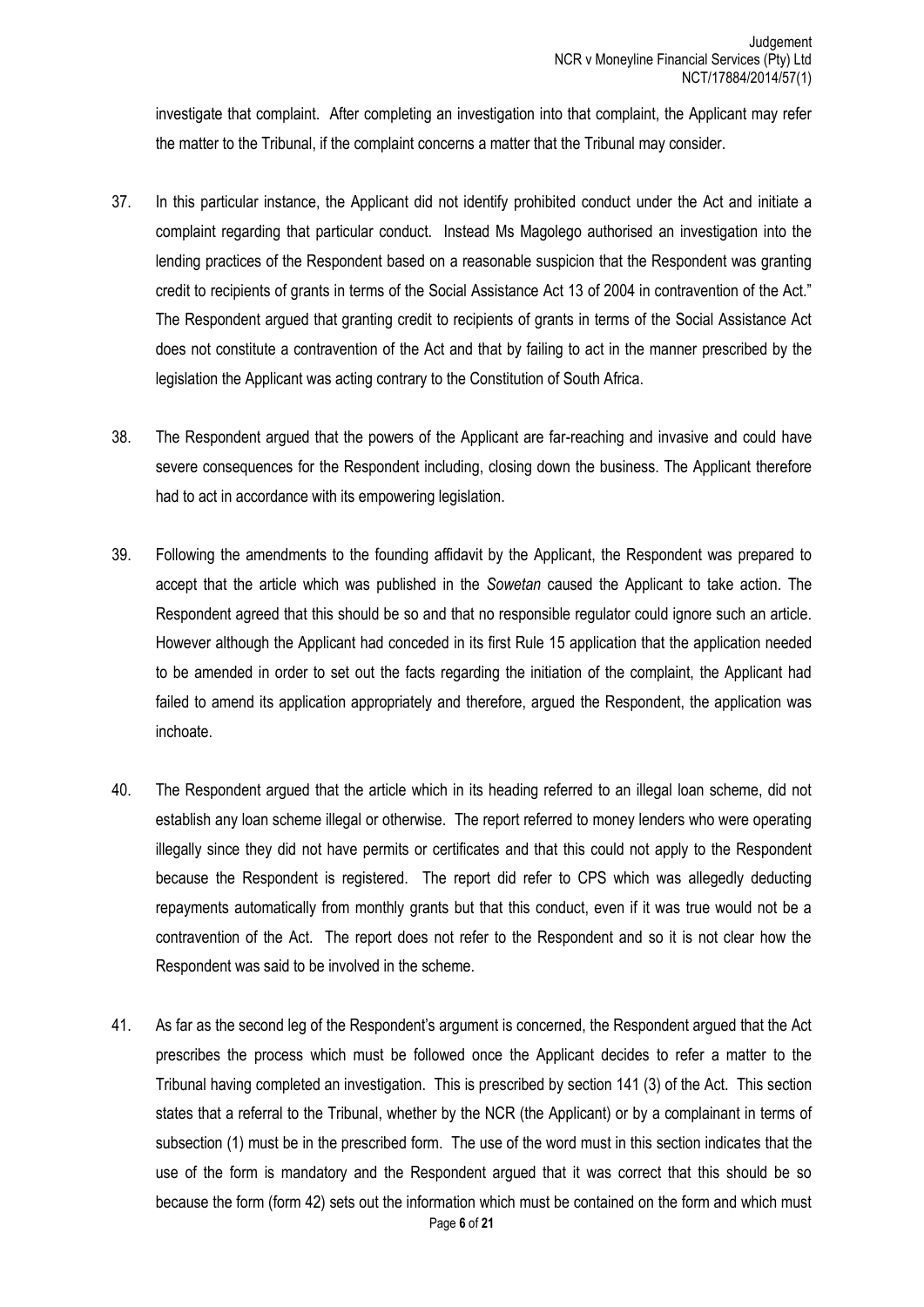accompany the form. The Respondent argued that the Applicant's failure to use this form and to rely instead on form T57 which is used in an application under section 57 of the Act is on its own sufficient to find that the present application to the Tribunal is fundamentally flawed.

### **The Applicant's arguments**

- 42. The Applicant submitted that the hearing into the points of law should not proceed because there is a dispute of fact between the parties and therefore the Applicant must be given an opportunity to lead oral evidence in order to prove the events leading up to its initiation of a complaint in its own name against the Respondent. The Applicant submitted that it had good cause to initiate a complaint against the Respondent and to subsequently investigate the Respondent.
- 43. The Applicant set out the chronology of events as follows:
	- 43.1 On 22 September 2014 the Applicant served an application for the cancellation of the registration of the Respondent as a credit provider in terms of the provisions of section 57 (1) (a) and (c) of the Act.
	- 43.2 The Respondent filed an answering affidavit on 21 October 2014 stating inter alia that the investigation was conducted without cause and not in accordance with the Act.
	- 43.3 The above allegation was based on the fact that the Applicant could not have had a "reasonable suspicion" that the respondent was participating in an illegal loan scheme following receipt of an email from the Micro Finance South Africa (MFSA) dated 6 December 2013 since the Applicant had already authorised an investigation into the lending practices of the Respondents in August 2013.
	- 43.4 On 6 June 2015 and by agreement between the parties, the Applicant filed an amended application and supplementary affidavit wherein the Applicant corrected the chronology of events and stated that the *Sowetan* newspaper article (Annexure "NM3" to the main application) gave rise to the Applicant's investigation.
	- 43.5 This article was published on 15 May 2013 and it identified CPS, Net1 And Friedland 035 Investments (Pty) Limited as the entities participating in an illegal loan scheme.
	- 43.6 On 21 May 2013 and based on the said newspaper article, the Applicant initiated a complaint in terms of the provisions of section 136 (2) of the Act against CPS, Net 1 (parent company of the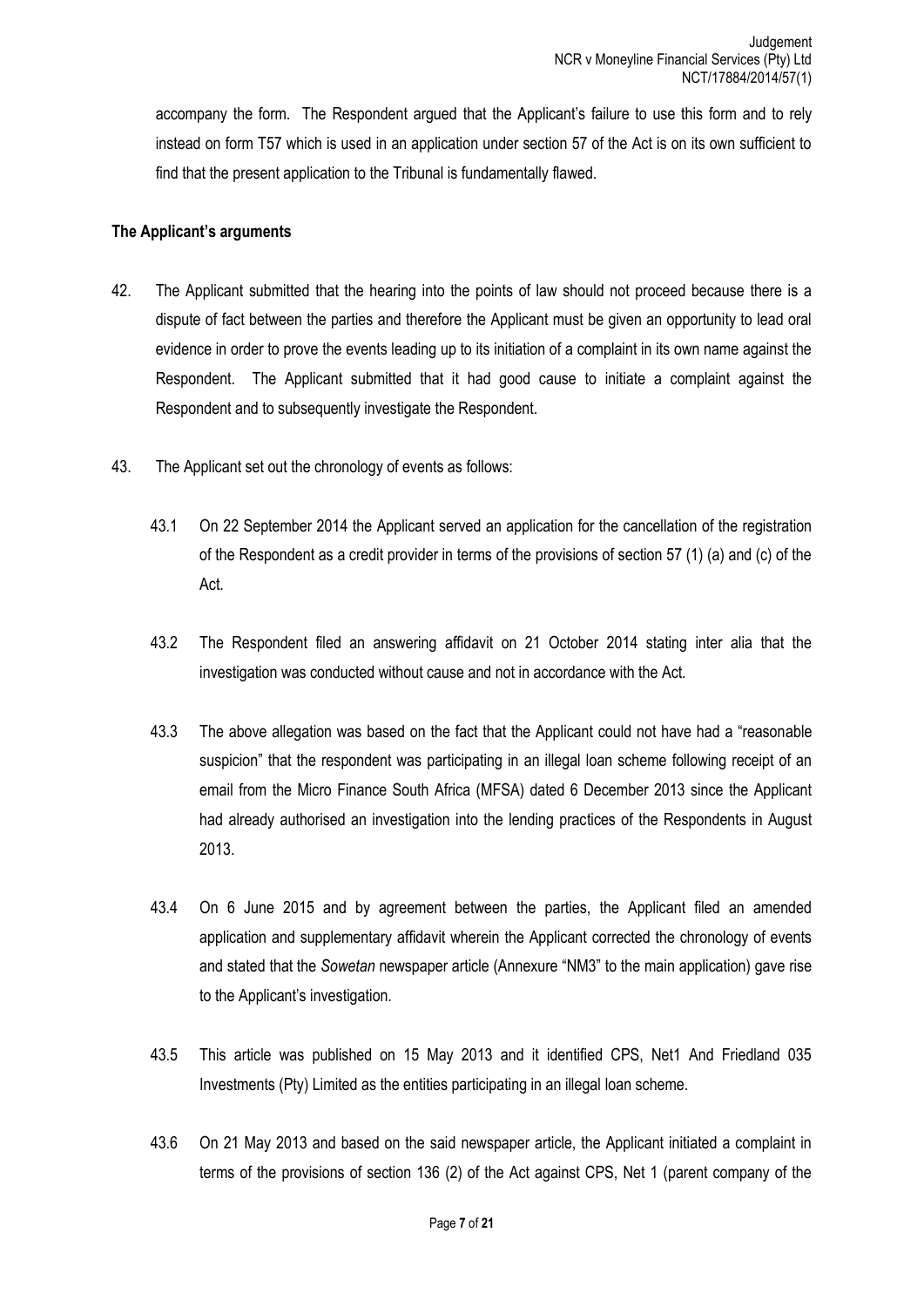Respondent) and Friedland 035 Investments (Pty) Limited which was a company which was taken over by the Respondent.

- 43.7 Subsequent to the newspaper article, the Respondent was identified by the Applicant as one of the credit providers participating in the scheme and granting credit to social grant recipients.
- 43.8 Having identified the Respondent as participating in the scheme the Applicant then initiated a complaint in its own name against the Respondent and CPS.
- 43.9 In support of its contentions the Applicant filed a document which was a memorandum from Gideon Mashamaite, (a Manager: Investigations and Enforcement of the Applicant) in which he was requesting certain certificates from Nomsa Motshegare (the CEO of the Applicant). The memorandum indicated that a number of investigations were submitted to and approved by the MECC. One such investigation was the investigation into the Respondent and the document gave the reason for the investigation as being "Pro-Active investigation whereby information was received from the media. This credit provider is a subsidiary of CPS".<sup>7</sup>

## **ISSUES TO BE DECIDED BY THE TRIBUNAL**

- 44. The Respondent has raised certain points in limine. These points must be addressed and answered first before the main allegations regarding the prohibited conduct can be considered.
- 45. For the purposes of this judgment and as accepted by the Respondent, the Tribunal will decide these points *in limine* based on the facts submitted by the Applicant regarding the initiation of the complaint.
- 46. The point of law to be considered was as follows:
	- 46.1 Whether the investigation was conducted without cause and not in accordance with the National Credit Act 34 of 2005; and
	- 46.2 Whether the Investigation Report should be regarded as inadmissable evidence.

## **Initiation of a complaint**

47. The argument raised by the Respondent is that the Applicant had not initiated a complaint by the CEO or his delegate prior to the investigation. The Respondent further submits that in terms of Section 139(1), the Applicant may direct an inspector to investigate that (Respondent's emphasis) complaint and that the

**<sup>.</sup>**  $7$  The Applicant disputed that such document should be admissible at the hearing however for the purposes of this judgment the document provides useful insight into the processes followed by the Applicant.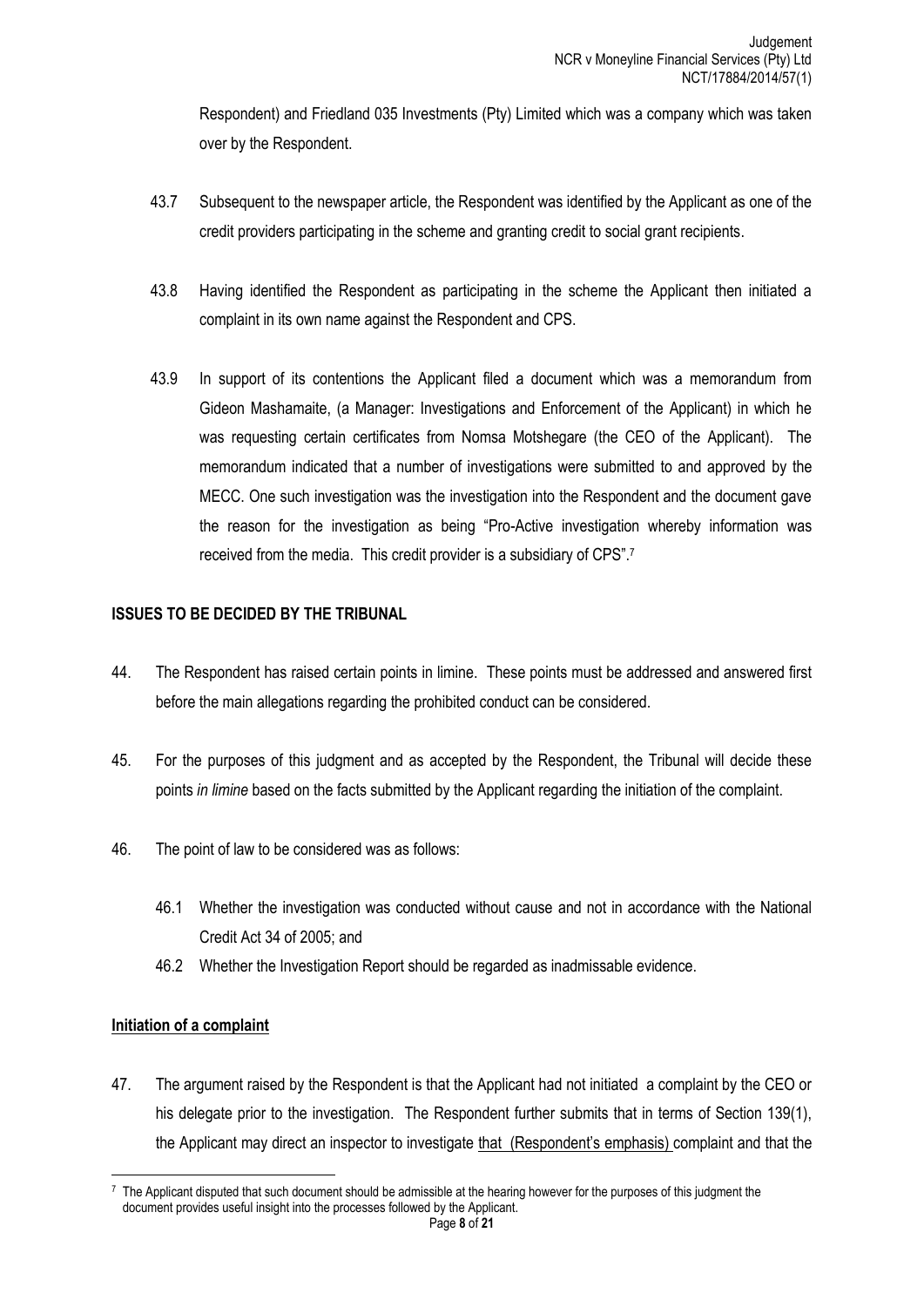"authorisation" of a general investigation into "lending practices" is not counternanced under the NCA. The Respondent further argues that there was no initiation of a complaint, but only the authorisation of a general investigation and this therefore does not constitute a juristic act and as such there can be no investigation and no referral. The further issue raised is that even though there was such an alleged contravention identified under the Social Assistance Act, it was not in terms of the National Credit Act. The Respondent submitted that the complaint can only relate to an alleged contravention, otherwise the Commission would be acting beyond its jurisdiction as set out by the CAC.

48. The Respondent refers to paragraphs 19 and 20 of *Woodlands Diary (Pty) Ltd v Competition Commission<sup>8</sup>* in support of its argument that the "prohibited conduct" of the Respondent that allegedly emerges from the article is not apparent and that the Respondent is not even mentioned in the article. Paragraphs 19 and 20 of the Woodlands-matter states the following:-

*[19] The complaint must be initiated against 'an alleged prohibited practice'. In this regard the CAC has held in Sappi that 'the Commission is not empowered to investigate conduct which it generally considers to constitute 'anti-competitive behaviour' and that a complaint can relate only to 'an alleged contravention of the Act as specifically contemplated by an applicable provision thereof by that complainant'. Otherwise, the CAC said in that case, the commission would act beyond its jurisdiction. No one submitted that this approach is in any respect incorrect.*

*[20] It is only during this investigation ('an investigation in terms of this Act') that the commissioner may summon persons for purposes of interrogation and production of documents (s 49A(1) read with s 49B(4)). I do not accept the submission on behalf of the commission that these far-reaching invasive powers may be used by the commissioner for purposes of a fishing expedition without first having initiated a valid complaint based on a reasonable suspicion. It would otherwise mean that the exercise of this power would be unrestricted because there is no prior judicial scrutiny as is the case with a search warrant under s 46.*

49. The Applicant's response to this is that on 21 May 2013, based on the Sowetan newpaper article, the Applicant initaited a complaint against CPS, Net 1 (parent company of respondent) and Friedland 035 Investments (Pty) Limited (company taken over by Respondent). The Applicant has submitted a memorandum marked as Annexure D, which shows the link between Moneyline Financial Services as a subsidiary of CPS and the memorandum states that the proactive investigation into the Respondent was approved and this was a request for the inspectors' certificates. Evidence of the Sowetan article was submitted as Annexure A.

<sup>8</sup> 2010 (6) SA 108 (SCA)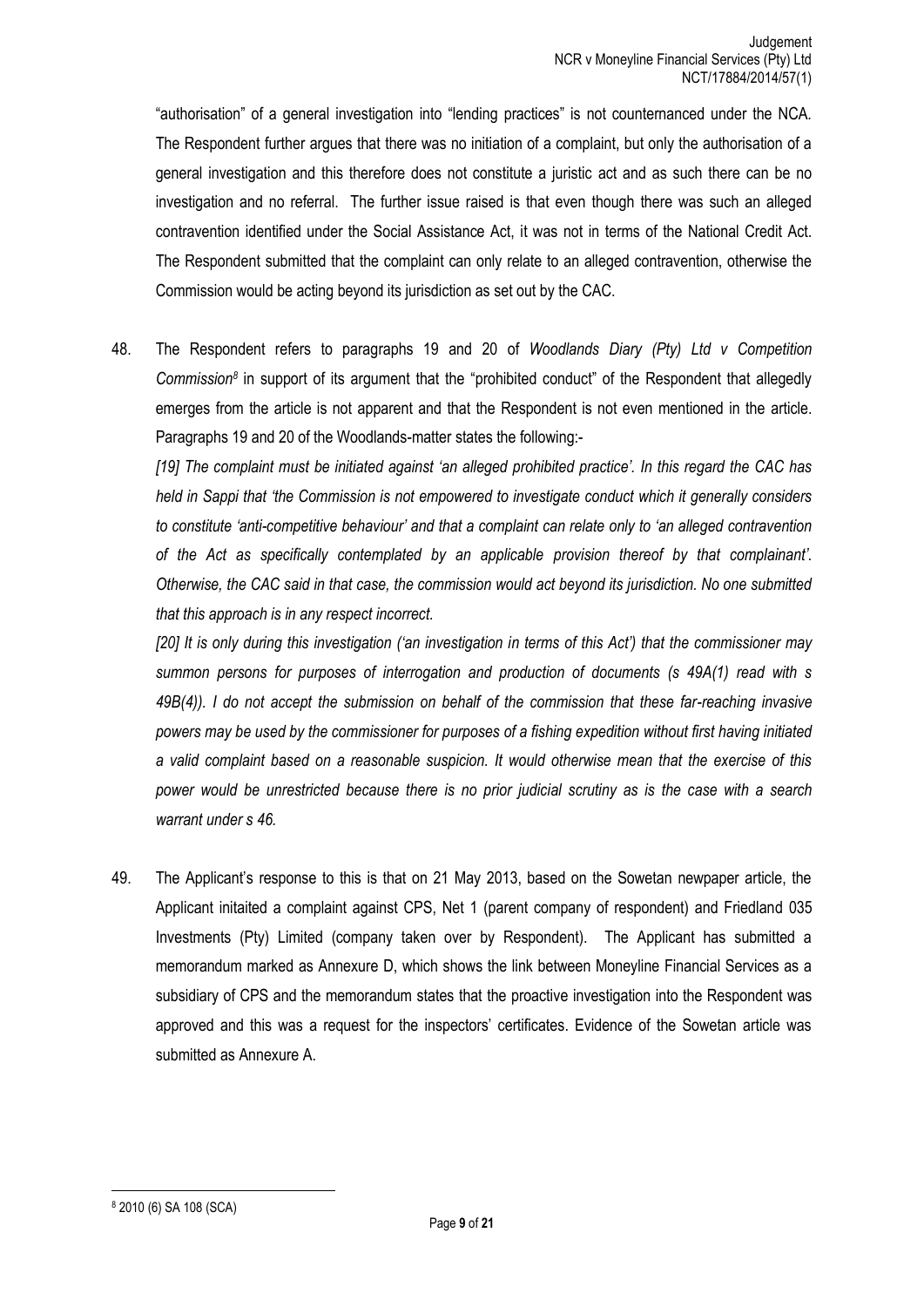- 50. The Applicant argues that in the *Yara* judgment<sup>9</sup> an initiation may be informal or even tacit and that the Applicant has provided evidence of the memorandum reflecting the proactive investigation into the Respondent and the lending practices of the Respondent. The Applicant submitted that the decision to look into the lending practices was based on the Sowetan-article making reference to loans being granted. Furthermore, the Applicant argued that the article would not have been able to identify the specific contraventions of the Act.
- 51. The Tribunal's findings:

In the *NCR v Capitec* matter<sup>10</sup> the Tribunal stated:

*"The Tribunal considered the Yara - matter but could not find a reasonable basis to conclude that it disagreed with the principles set out in the Woodlands - matter. In the Yara - matter the court had to decide whether the Competition Commission could be barred from including other parties who were not named in the original complaint in a referral to the Competition Tribunal. The court found that the Competition Commission could initiate a complaint tacitly and did not need to specifically name or advise the party that would be the subject of the referral to the Tribunal beforehand. The court found that the Competition Act 89 of 1998 did not prescribe any formal requirements for the Commission's decision to initiate a complaint and it could therefore be done informally (own emphasis) .*

*In the Yara - matter the court specifically stated "On the other hand, this judgment should not be understood to authorise a formal investigation without a complaint initiation, nor the initiation of a complaint without reasonable grounds, nor to absolve the commission of its obligation to provide those grounds when challenged to do so."*

52. Paragraph 13 in the *Woodlands* - judgment states that :-

*"A complaint has to be 'initiated'. The commissioner has exclusive jurisdiction to initiate a complaint under s 49B(1). The question then arises whether there are any jurisdictional requirements for the initiation of a complaint by the commissioner. I would have thought, as a matter of principle, that the commissioner must at the very least have been in possession of information 'concerning an alleged practice' which, objectively speaking, could give rise to a reasonable suspicion of the existence of a prohibited practice. Without such information there could not be a rational exercise of the power."*

53. The *Yara* - judgment then went on to state the following in paragraph 21:- *"A vital consideration in evaluating the cogency of the CAC's equation of the two complaint forms is that, with regard to formalities, the legislature draws a clear distinction between a complaint initiated by the commission (in terms of s 49B(1)) and a complaint submitted by a E private person (in terms of s 49B(2)(b)). While the latter has to be in the 'prescribed form', no formalities are prescribed for the former.* 

**<sup>.</sup>** <sup>9</sup> Competition Commission v Yara (SA) (Pty) Ltd and Others 2013 (6) SA 404 (SCA

<sup>10</sup> National Credit Regulator v Capitec Bank Ltd NCT/9152/2013/140(1).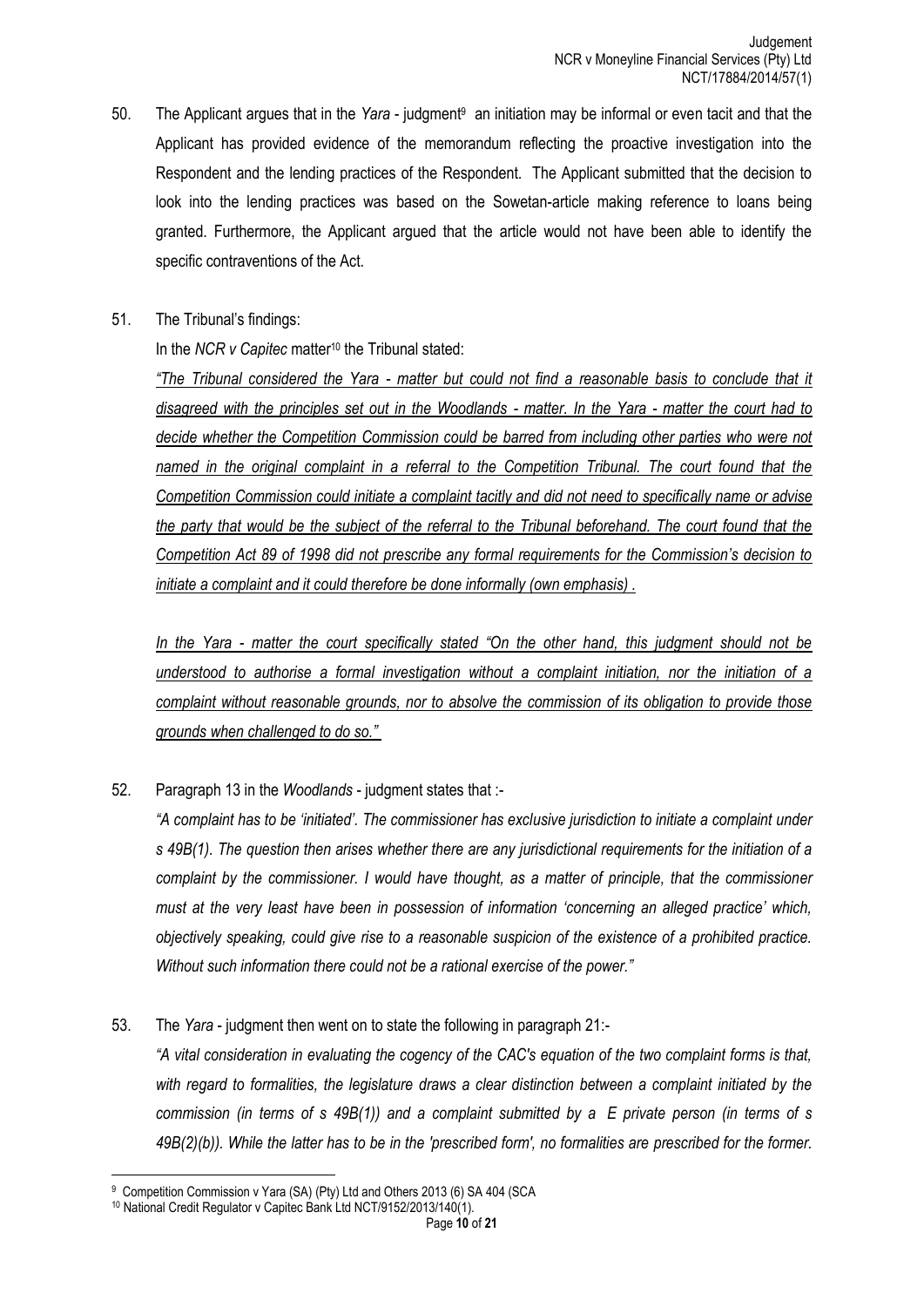*Taken literally, 'initiating a complaint' appears to be an awkward concept. The commission does not really 'initiate' or start a complaint. What it does is start a process by directing an investigation, which process may lead to the referral of that complaint to the tribunal. And it can clearly do so on the basis of information submitted by an informant, like Mrs Malherbe F in the Glaxo case; or because of what it gathers from media reports (Own emphasis); or because of what it discovers during the course of an investigation into a different complaint and/or against a different respondent. Since no formalities are required, s 49B(1) seems to demand no more than a decision by the commission to open a case. That decision can be G informal. It can also be tacit. In argument counsel for Omnia informed us that, in practice, the initiation usually takes the form of a memorandum. I have no doubt that for the sake of good order and certainty, that would be so. But it is not a requirement of the Act. "*

#### 54. In the *Woodlands* - judgment it was stated:-

[34] The CAC did not take into account that the initiation must at least have a jurisdictional ground by *being based on a reasonable suspicion. The initiation and subsequent investigation must relate to the information available or the complaint filed by a complainant.* 

- 55. I therefore find that the Sowetan article provides the reasonable grounds upon which the investigation was initiated. The Respondent as stated above accepted this article and it was not placed in dispute. While the Sowetan article makes reference to Illegal Loans schemes and High interest rates, the Applicant has argued that the investigation was into the lending practices of the Respondent. The Applicant was also able to show the link between CPS and the Respondent.
- 56. Section 139 (1) ( c) states *" Upon initiating or accepting a complaint in terms of Section 136, the National Credit Regulator may direct an inspector to investigate the complaint as quickly as practical, in any other case*" and the Applicant acted in accordance with this. On a balance of probabilities, the Respondent's submissions that an investigation was not initiated is not accepted. The investigation was initiated within the Applicant's jurisdiction and is in accordance with the principles as set out in *Woodlands* and *Yara*.

#### **Initiating complaints for each prohibited conduct**

- 57. The Respondent also argued that according to *Yara* that once the investigation has commenced, if you find other prohibited conduct, you can only investigate that prohibited conduct, if you initiate a complaint. So the Regulator has to initiate a complaint every time they come across prohibited conduct.
- 58. The Applicant argued that in *Yara* the court made a distinction between a complaint that was initiated in its own name as well as a complaint submitted by a complainant and therefore this argument is not correct. The Applicant submitted that as long as there were reasonable grounds to initiate an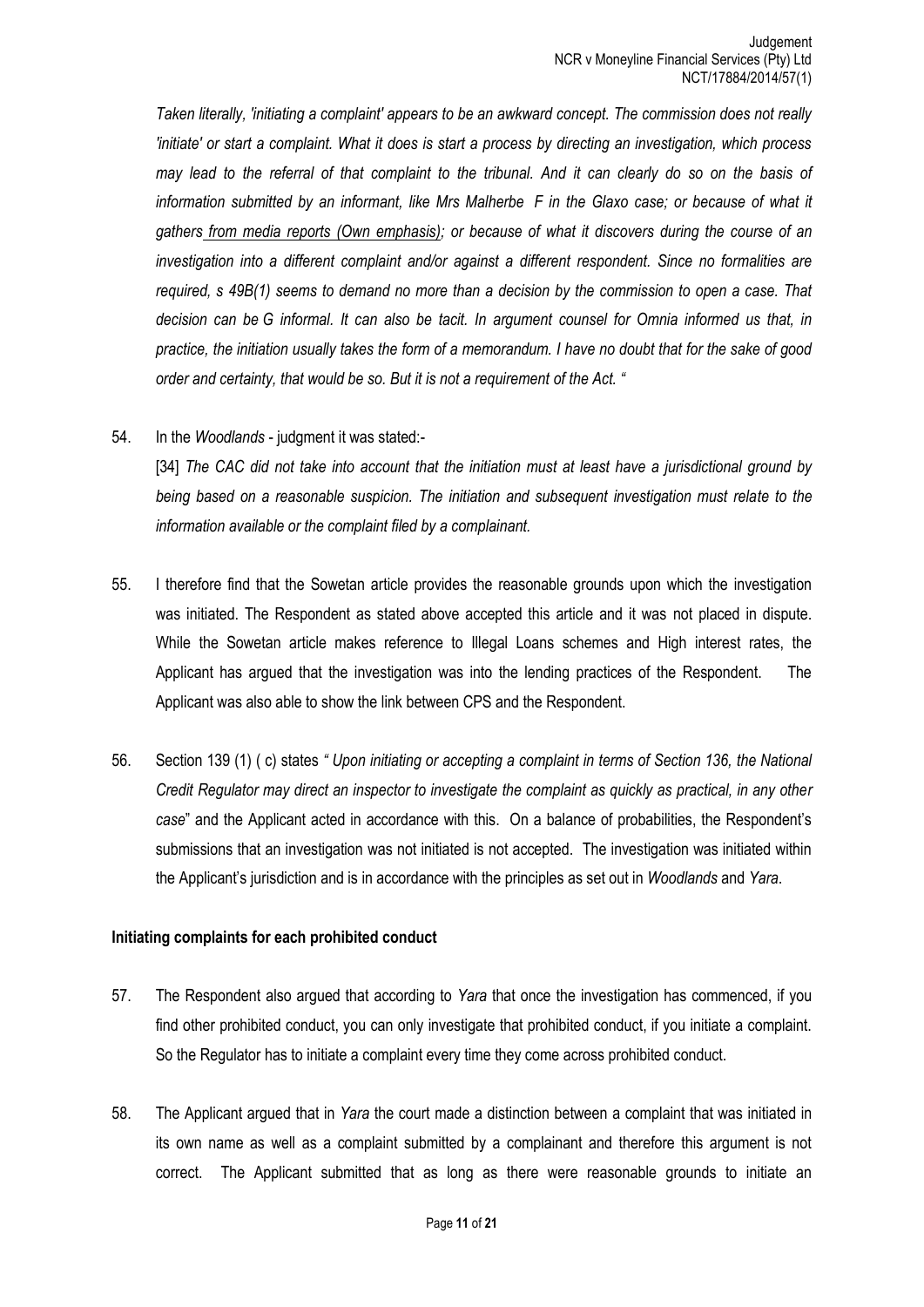investigation, then if there are other issues that are discovered, they can be included in the contraventions.

59. I find that *Yara* supports this line of argument by the Applicant in paragraph 30 and 31 which states the following:-

*'The commission has investigated the complaints [submitted by Nutri-Flo] and concluded that they have substance. The commission has F accordingly resolved to refer the complaints to this tribunal in terms of this referral. In addition, the commission has in the course of its investigations, uncovered further instances of anti-competitive conduct committed by the respondents, more fully described below. These activities are referred to the tribunal herewith as well.'*

*G [31] By deciding to investigate the additional complaints and by subsequently referring them to the tribunal, the commission in effect tacitly initiated the complaints not covered by the original Nutri-Flo complaint. It is not suggested that the commission did not have reasonable grounds to initiate and refer these new complaints. It follows, in my view, that the H referral by the commission was not invalid and that its striking-out by the CAC was therefore unwarranted. Moreover, counsel for Omnia conceded,*  rightly in my view, that the amendments sought by the commission constituted no more than further *particulars to complaints already covered by the referral and that if the referral were to be held valid, the amendment application must inevitably succeed. The outcome of the I views that I hold is therefore that the tribunal was right in the first place with regard to both facets of its order and that the appeal against the CAC's judgment to the contrary must be upheld.'*

60. The *Yara* judgment went further, where it disagreed with the Commissions argument that Section 50(3)(1)(iii) allows the Commission to new complaints which were not included in the initial complaint , without requiring that the new complaint be separately initiated. In *Yara* it was therefore stated in paragraph 33 of the judgment as follows:

*"[33] I do not agree with this line of argument. As was said in Woodlands, the Act insists on an initiation of a complaint by the commission as a E juristic act — by way of a decision to set the process in motion before there can be a formal investigation into that complaint. As I see it, the same goes for s 50(1) which provides that the commission may refer a complaint to the tribunal 'after initiating the complaint'. When s 50(3) refers to 'a complaint as submitted by the complainant', it must be understood as a complaint against a specific prohibited practice submitted F by a complainant. Adding particulars means no more than further information to support that complaint. It cannot mean a new complaint about a different prohibited practice not raised by the original complaint. And I can find nothing in s 50(3) as a whole which would justify any different conclusion."*

61. The Tribunal therefore finds that the paragraphs 30 and 31 support the view that if further contraventions are identified during the investigation they can be included in the referral. Paragraph 33 relates to a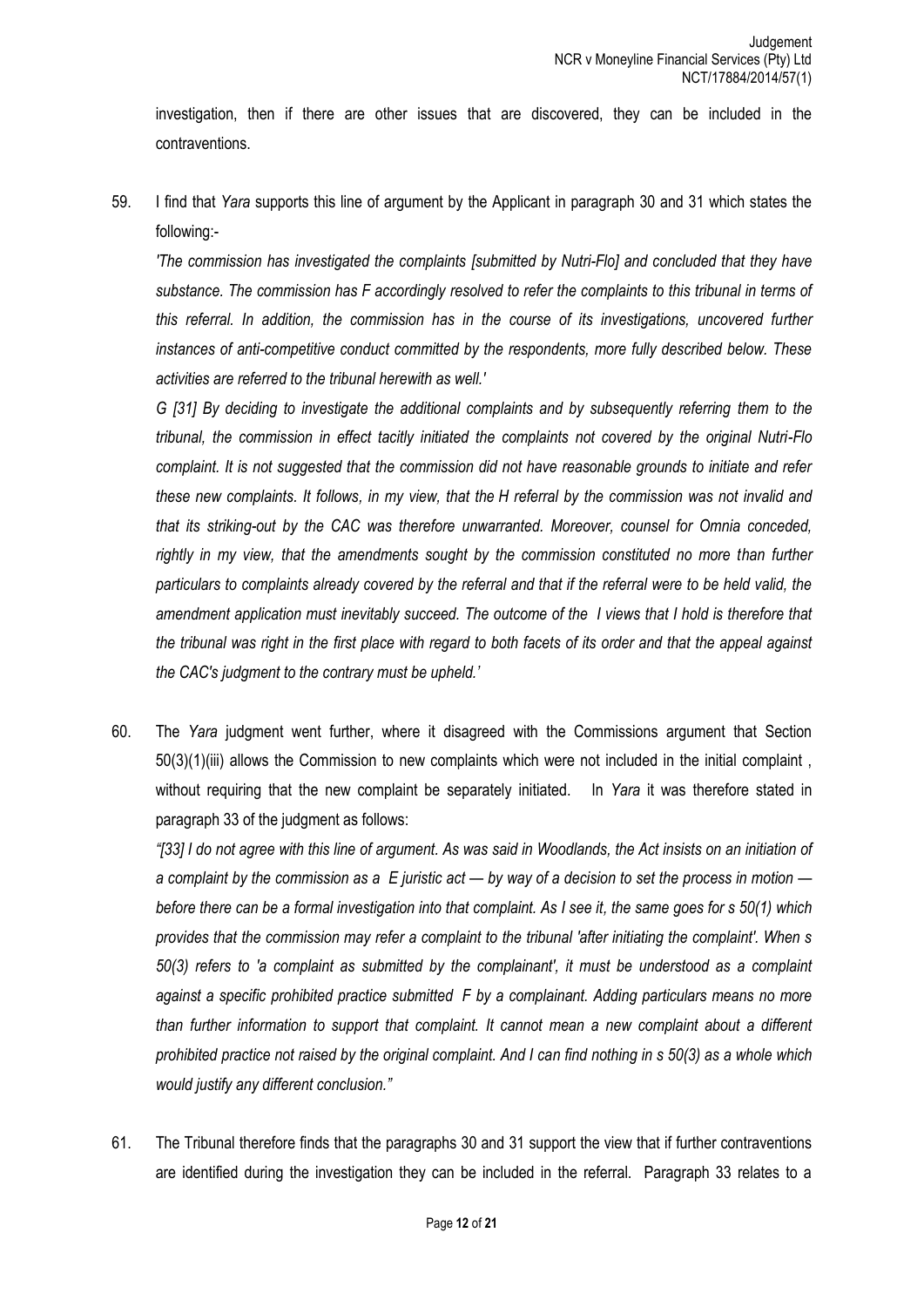process when a complainant submits a complaint and that adding "particulars" by the Commission does not extend further to including new complaints.

## **The Requirements for the referral were not met**

- 62. The Respondent argued that the referral did not follow the peremptory procedures as per Section 141(3) of the Act, which states that Section 141(3) provides that a referral to the Tribunal by the NCR "must" (Respondent's emphasis) be in the prescribed form. The prescribed form that the Respondent refers to is Form 32.
- 63. The Applicant's response to this is that the matter was not a referral to the Tribunal, but rather an application for a de-registration, under Section 57 of the Act.
- 64. The Tribunal therefore finds that the application filed by the Applicant did meet the requirements as set out in the Act. Section 140(1)(c ) states:- *"After completing an investigation into a complaint, the National Credit Regulator may make an application to the Tribunal if the complaint concerns a matter that the Tribunal may consider on application in terms of any provision of this Act".*
- 65. The Applicant met all the filing requirements of a section 57 application in requesting the Tribunal to cancel the registration of the Respondent as allowed for in terms of section 57 of the Act and this application is therefore not defective.
- 66. In the circumstances mentioned, the Tribunal finds that the investigation process that was followed by the Applicant was in accordance with the Act and that the application met all the formal requirements. Furthermore there is therefore no reason not to accept the investigation report as inadmissible evidence. This matter should be set down to consider the merits in the main matter.

DATED THIS 11TH DAY OF MARCH 2016

**Signed** Ms H Devraj Member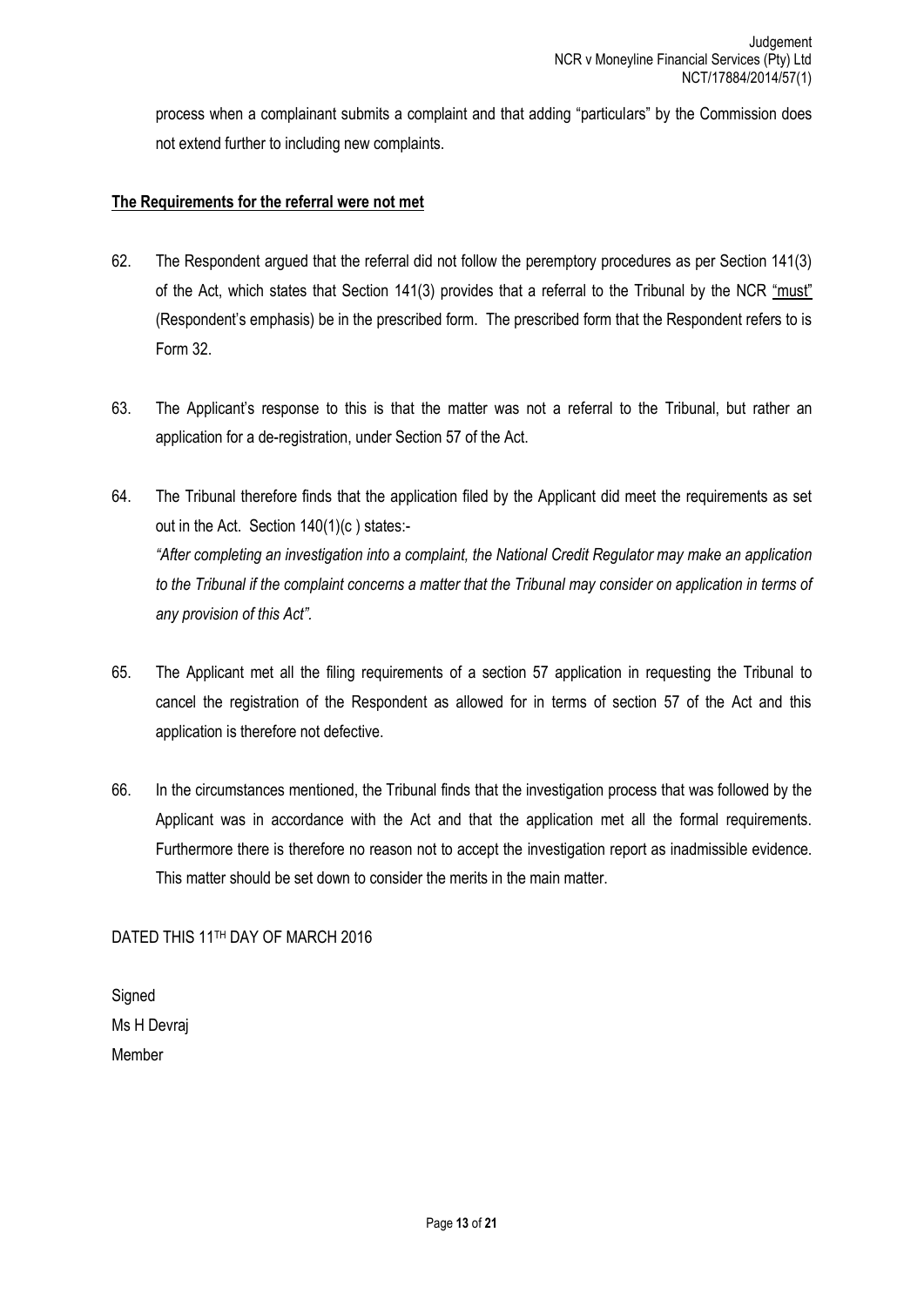### **Concurring Judgment: Prof J Maseko**

- 67. Without reiterating the extensive background and factual aspects of the case as covered by the judgments of my esteemed colleagues, Ms. Devraj and Prof Woker above and below, I concur with the view that this ruling should confine itself to the points of law debated and raised *in limine*; at the Prehearing session of 27 November 2015.<sup>11</sup> Rule 17(6) of the Rules of the Tribunal empowers the Tribunal with discretion to direct the Registrar to set down a point of law for adjudication by the tribunal if the presiding member considers that it would be practical to resolve any point of law before proceeding with a pre-hearing conference.
- 68. Discussion of the substantive issues of the case is, therefore, of no relevance on the issues to be decided. I will, therefore, confine my view on this matter to the issues that stand to be decided. And as pointed out already in the judgment of Ms Devraj, these issues centre around:
	- (a) Whether the investigation by the NCR into the conduct of the Respondent, was conducted without cause and not in accordance with the National Credit Act 34 of 2005; and
	- (b) Whether the Investigation Report should, in the result, be regarded as inadmissable evidence.
- 69. The understanding of the parties and the Tribunal on this matter was that as soon as these points of law have been determined, the matter can either go forward to the merits of the case or be dismissed on the basis of the points raised.

### **The View of the Respondent**

- 70. The points of law were raised by the Respondent in the case, who argued, from the onset of the prehearing session that the NCR had to make out its case based on its Founding Affidavit, or be refused an audience of the Tribunal.
- 71. The Respondent highlighted for the Tribunal that the provisions of section 150 of the NCA are Draconian and allow for punitive measures on a Respondent having been investigated by the Applicant. As a result of this situation, the constitutional issues of rights come into play. I concur with this view.
- 72. The Respondent further submitted that there was no relation between the article in the Sowetan mentioned, charges against the Respondent and the attacks only flow out of a subsequent letter from Leone, for the Applicant. Also the complaints covered in the Application came out of the investigation, and

Page **14** of **21** <sup>11</sup> In the Gauteng Consumer Affairs Court (court room- venue) convened for this purpose.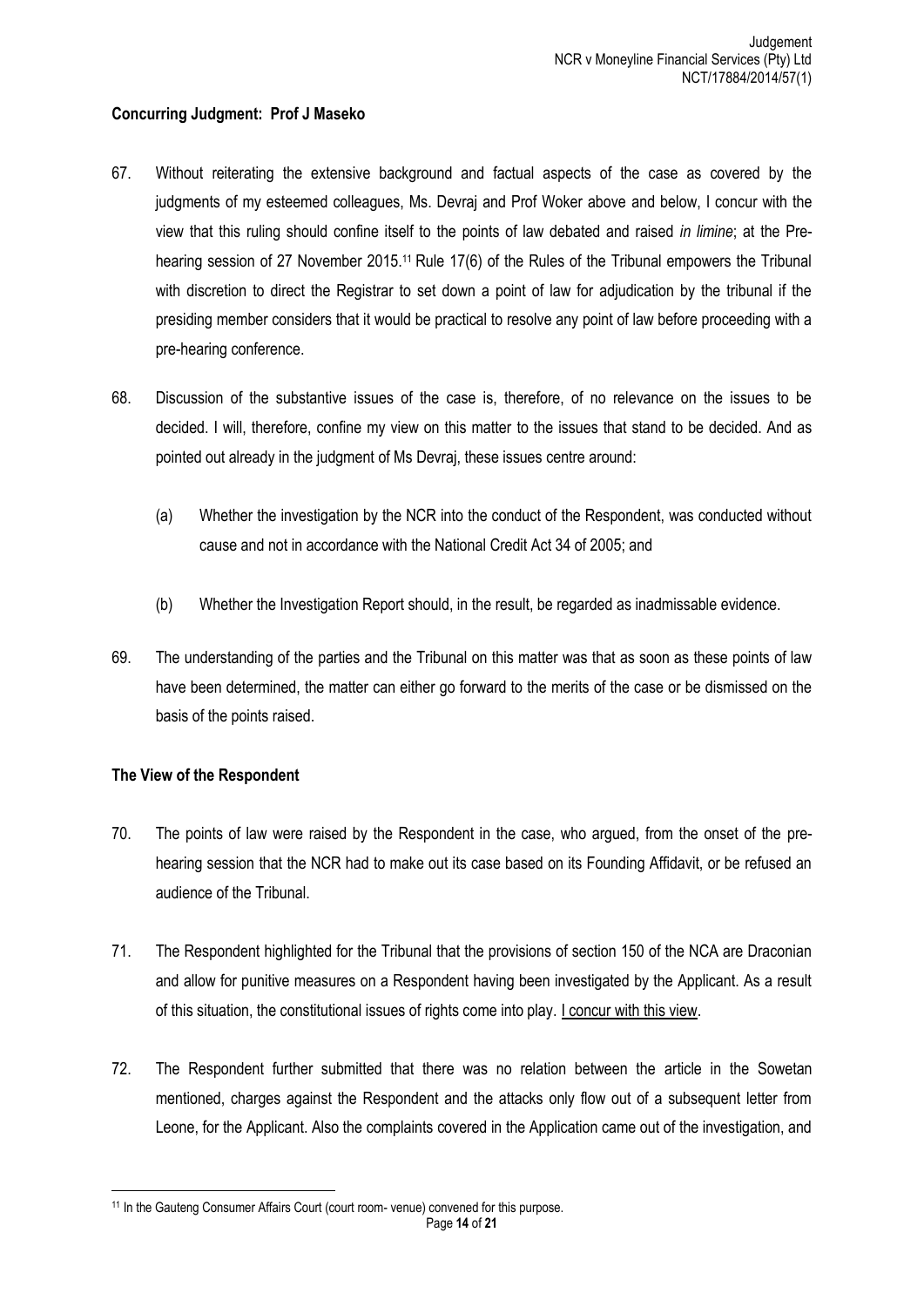not the Sowetan article which triggered the investigation. However, in the view of the Respondent there was no reasonable suspicion deriving from the Sowetan article relied upon by the Applicant.

- 73. The Respondent further submitted that section 57 of the NCA deals with de-registration, but not based on prohibited conduct. Form 32 is about prohibited conduct only and not anything else. One notes that Form 32 is a referral form from the NCR to the Tribunal based on a complaint as it so indicates on Part 2 of that form. Section 140(1) of the NCA is about referring a matter to the Tribunal which matter is based on a complaint received by the NCR under section 136 of the NCA. This is about section 136 (of the NCA) which is about submission of a complaint by *"any person"* to the NCR.
- 74. The Respondent further submitted that failure on the part of the NCR to use Form 32, which refers matters that have been triggered off by complainants, is *fatal* to the case of the NCR. But in the facts of the matter that are common cause; there was no complaint lodged with the NCR that would justify the NCR referring it to the NCT. The Respondent placed reliance on the decision in the *Woodlands case<sup>12</sup>* in asserting the said fatality. The Respondent also generously availed a copy of this case and argued that the provision in the NCA is *"on all fours"* with the statutory provision of the Competition Act 89 of 1998 (especially section 49B (1), the Tribunal has to place reliance on the *ratio decidendi* of the Woodlands case. The Tribunal had also held the same in *National Credit Regulator v Capitec Bank Ltd NCT/9152/2013/140(1)*.but now the question is about the relevance of this argument on a section 57 application. It appears that the existence of issues that would lend themselves to a complaints being laid or initiated, is used to attack a section 57 application.
- 75. The summary of the Woodlands case has already adequately been canvassed in the judgments of Ms Devraj and Prof Woker above and below. I will not repeat that summary here. But it is imperative to highlight, even if in reiteration, the *ratio* central to the point in this part. In the *Capitec Bank Ltd* case, the Tribunal had concluded that *"the Applicant had not had any reasonable basis for the initiating or lodging the investigation into the Respondent's activities as a credit provider.*" The Tribunal had then gone on to find that the investigation in that case was invalid and that the referral was also invalid. But in this case, it also appears that the issue of initiating an investigation by the NCR was at the core of the challenge.
- 76. The Respondent finally argued that the NCR should **not** have applied to de-register the Respondent on the bases of an article in the Sowetan Newspaper. It should at least have initiated a complaint first, before conducting an investigation.

Page **15** of **21** 1 <sup>12</sup> Woodlands Dairy (Pty) Ltd and Another v Competition Commission 2010 (6) SA 108 (SCA)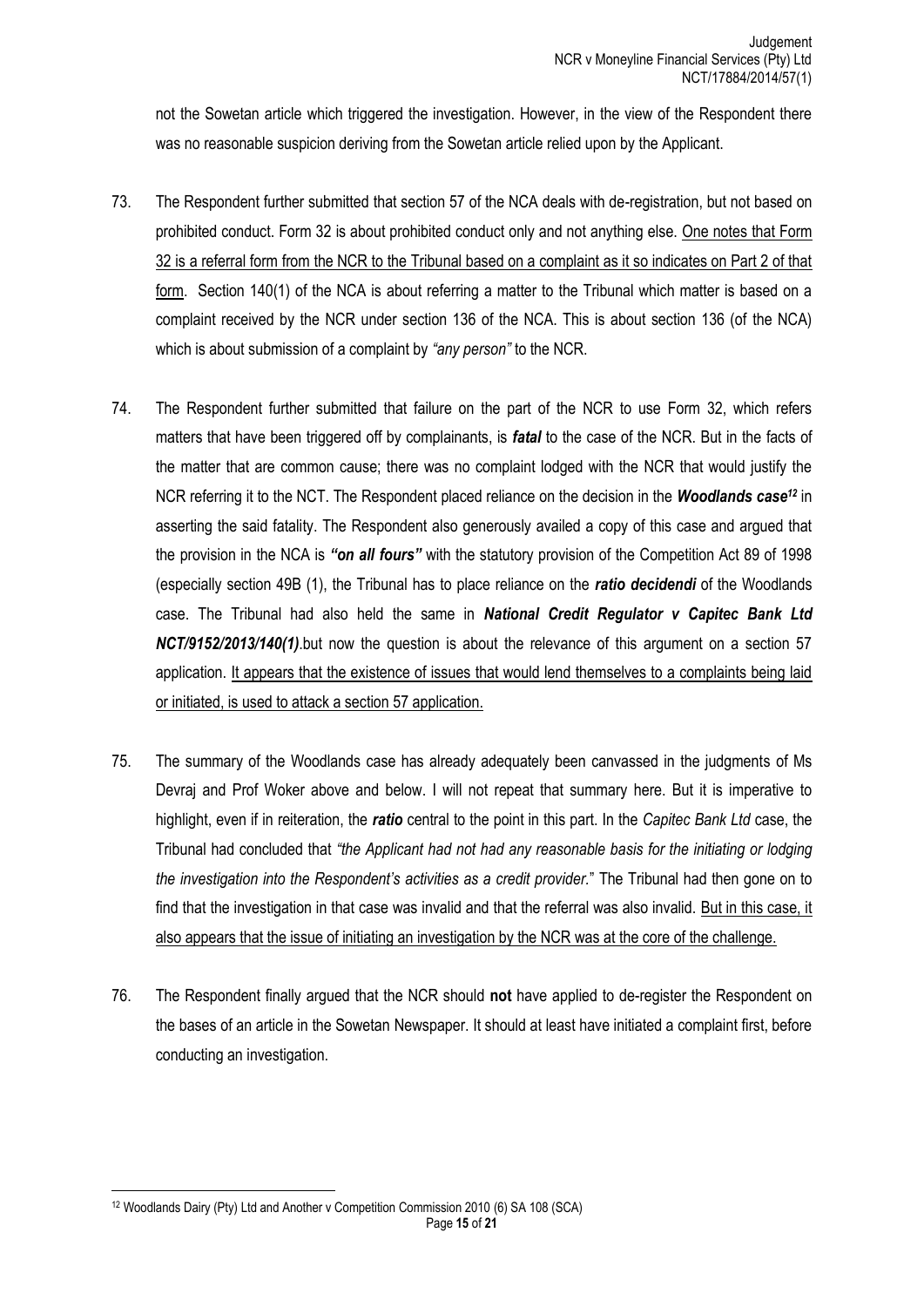## **The view of the Applicant**

- 77. The take of the Applicant at the pre-hearing; hinged on the assertions that; the points of law should have been parked; and not dealt with at the pre-hearing point. But the Tribunal had proceeded anyway on the basis that the session had been convened specifically for both aspects.
- 78. In its assertions, the Applicant pointed out what it saw as the *"absurdity of inferring requirements prior to conducting an investigation"*. It is clear that this argument was not questioning the investigation dealt with in section 140 and 136 of the Act. The Applicant went on to point out details of the internal appointments with all the authorisations from management to the various investigators. The Applicant was confining itself to section 57 prerequisites to referring a matter to the Tribunal, not the section 140 or 136 bases. The parties may have thrown the Tribunal of the track of the issue by debating the investigation requirements under a section 57 application.
- 79. The Applicant also argued that the assertions of the Respondent should be disregarded because they were based on papers supplied by the Applicant and the Respondent should therefore, not be allowed to rely on these, but instead, be required to produce its own evidence. I do not quite agree with this view. The reason for this is that the Applicant is, after all, the *dominus litis* party in this case. It has the burden to make out its case on a balance of probabilities. And, since this is a case that is civil in nature, then an equivalent of *absolution from the instance* may be raised; if the prime moving party has a defective case or if this can be argued. However, that is still not to say the matter of the prerequisites of a section 57 application are then disposed with as yet.
- 80. The Applicant also argued that section 136 of the NCA was silent on the forms to be used. It argued further that even section 55(1) of the NCA also does not prescribe any form to be used, and hence the Applicant follows an informal system to trigger off investigations. There appears to be merit in this argument, given the fact the Act carries ample provision for complaints received from consumers and those initiated by the NCR. But that still does not assist with a section 57 prerequisite.
- 81. The Applicant also referred the Tribunal to the findings in *Competition Commission v Yara (SA) (Pty) Ltd and Others 2013 (6) SA 404 (SCA)*; it was held (at Para F) that: *"Complaints submitted by private persons had to be distinguished from those initiated by the Commission. While there was a good reason to follow a strict referral in the former case; the latter required no more than an informal decision by the Commissioner, and it made no sense in these circumstances to require that the referral be confined to the parameters of the original complaint."* (My own underlining)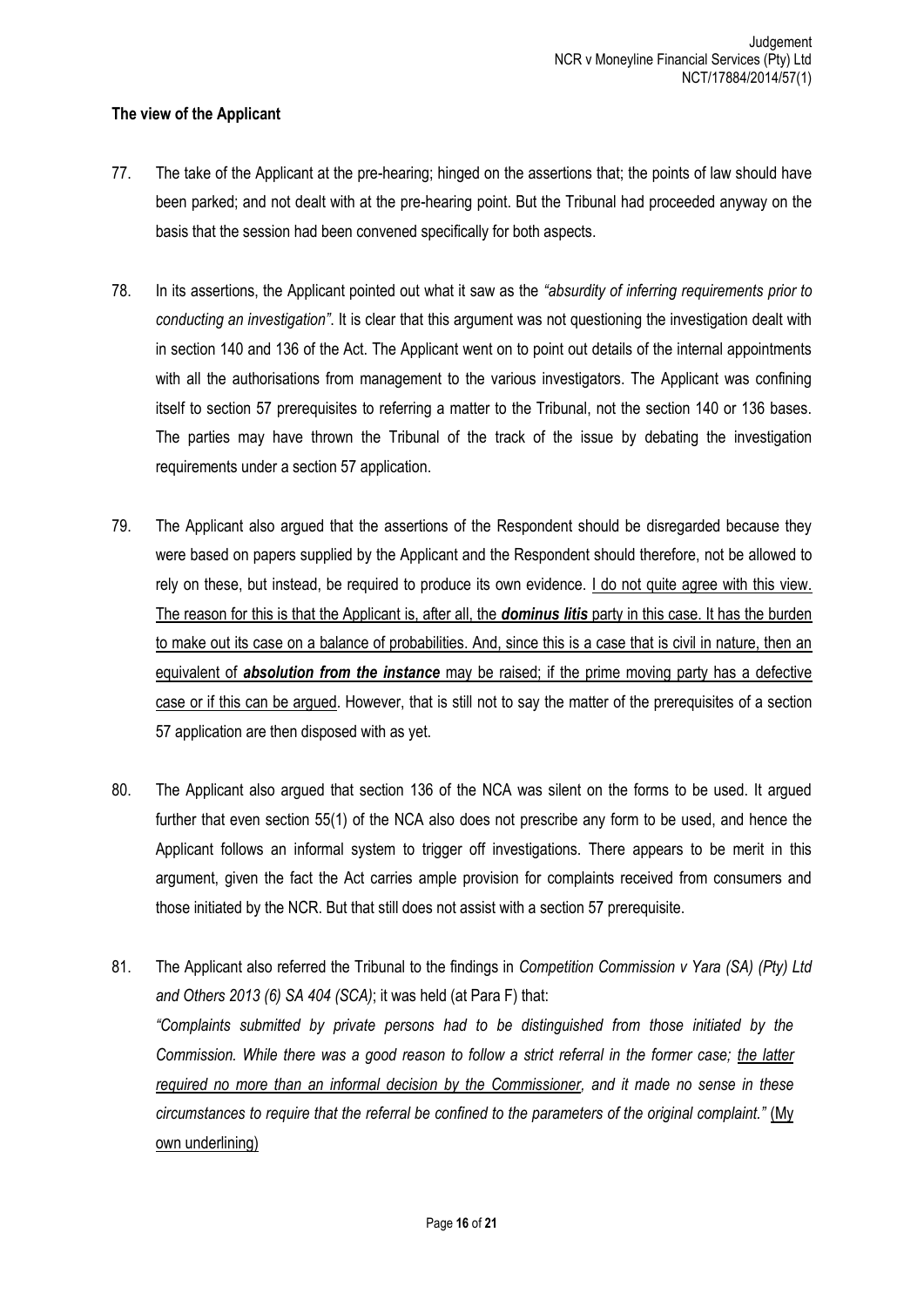- 82. In its reply, the Respondent stated that due process is crucial at the very initiating stage of the complaint. The Respondent further averred that the Act answers the question of who should initiate an own complaint on the part of the NCR. The Respondent submitted that it is the CEO - s23 (3) (d) of the NCA, even though the latter may also delegate these functions to other mangers in terms of section 23(4) of that Act.
- 83. Needless to say, all these arguments for and against, still detract from the issue of a section 57 l Application by the NCR. This case is not one of a referral of prohibited conduct in terms of Section 140(1), but in fact an application in terms of Section 57 of the NCA. The pre-requisites for the applications are different and it would be incorrect to super-impose the requirements of the one onto the other. The Competition Commission and the NCR exercise very similar powers to initiate complaints, appoint investigators and to issue summons. The, difference, however, is that the NCA allows for procedures to be utilised by the NCR should it wish to cancel the registration of a registrant on the grounds as allowed for in the NCA. This position differs for the Competition authorities, as there are no registrants in terms of the Competition Act.
- 84. The Respondent's arguments in relation to the investigation and the initiation thereof before or after a complaint was initiated are irrelevant, as it does not find application in relation to a section 57 application. The requirements for a Section 57 application is repeated failure to comply with conditions of registration, repeated failures to meet commitments in terms of Section 48 or repeated contraventions of the Act.

### **Analysis of the Arguments from both sides**

- 85. From the two versions of the parties considered, at the centre of the attack of the investigation of the Applicant, is the act of actually initiating a complaint, which would then justify an authorised investigation. The Respondent made very compelling points in this regard, but as indicated above, these points, although compelling, are red herrings. They do not relate to the requirements of the application before the Tribunal. The Applicant appeared to rightly argue away from the main points of attack. Proof; on the part of the Applicant, that the investigators were duly authorised, missed the real point of attack and served to assist in the temptation to follow the rabbit trails laid by the Respondent; as did the attack of the Respondent that they required such authorisation as they would in a section 136 and 140 complaint. In its arguments, the Respondent went to the very foundation of how the CEO of the NCR should *initiate* a complaint before commissioning an investigation. These and other arguments raised around the investigation and the process of initiating a complaint, are irrelevant in considering the relevant application before the Tribunal.
- Page **17** of **21** 86. The argument by the Respondent to the effect that "the Applicant's failure to use this form and to rely instead on form T57 which is used in an application under section 57 of the Act is on its own sufficient to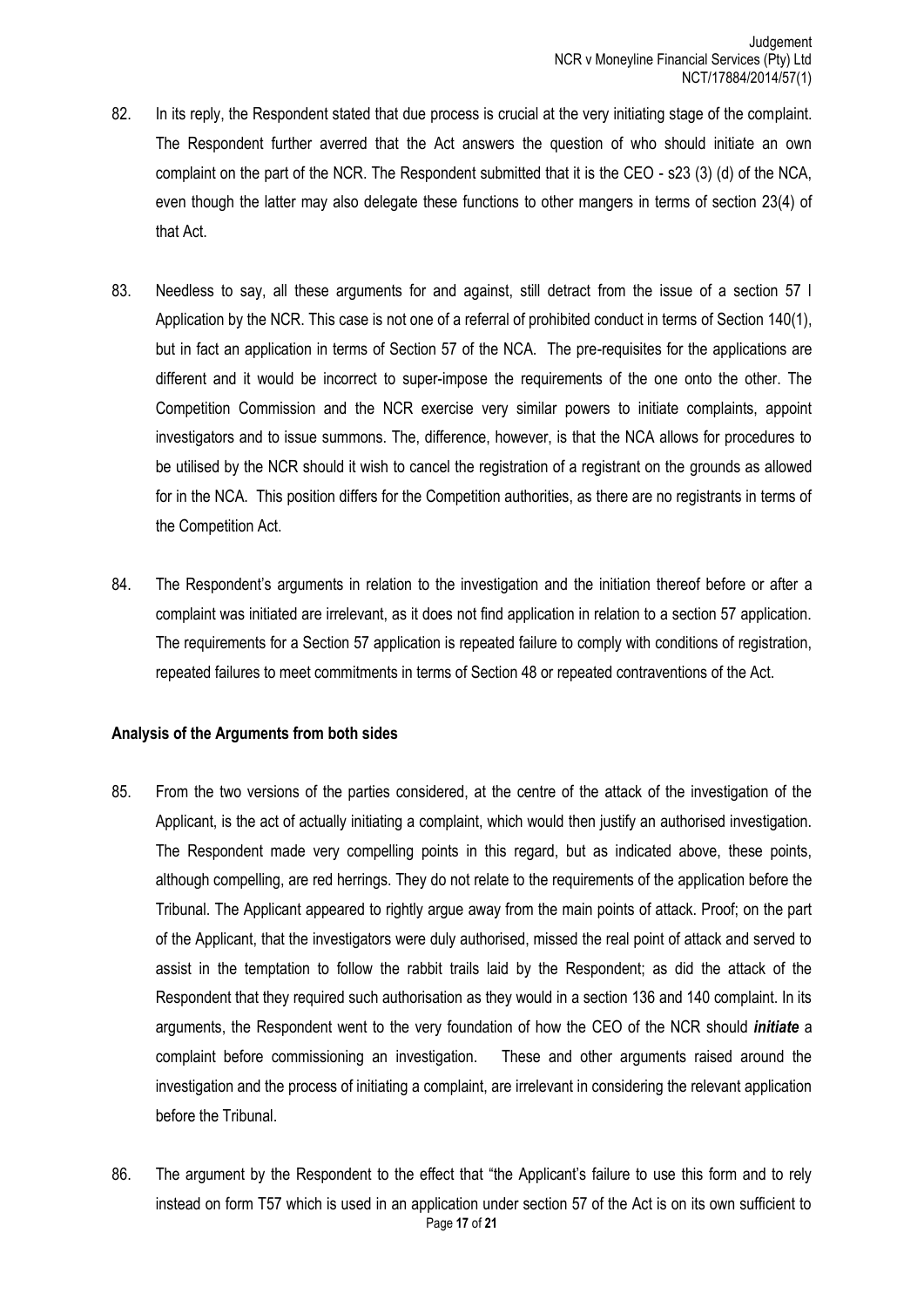find that the present application to the Tribunal is fundamentally flawed", is itself flawed. The reason for this is that this **is** a section 57 application. And the fact that the Respondent had added other issues including those carried in the investigation report, cannot detract from the fact that this is indeed a section 57 application.

- 87. The question now is whether then the NCR needed to initiate an investigation or await a complaint to be able to bring a section 57 application. And to this end, it appears conclusive that the Applicant misdirected its attack on the validity of the investigation. The validity of the investigation would have possibly found relevance in the advent that the application was about repeated prohibited conduct. But this is not the case
- 88. The challenge again with all of this is its relevance to a section 57 application. There appears to be no connection whatsoever.

### **Conclusion**

- 89. With regard to the question whether the investigation by the NCR into the conduct of the Respondent, was conducted without cause and not in accordance with the National Credit Act 34 of 2005; it appears that the answer has to be in the negative. But then the resulting question is whether this should even matter for a section 57 application as the Act still stands? And this answer to that question appears to be in the negative.
- 90. With regard to the question whether the Investigation Report should, in the result, be regarded as inadmissable evidence; I am of the view that the irrelevance of this admissibility requirement to a section 57 application compels one to answer in the negative.
- 91. I am appreciative of the Constitutional imperatives hazarded by the Respondent, in this case. Should the Applicant base its application on repeated instances of prohibited conduct, it would still have to provide the Tribunal with sufficient evidence that the conduct complained of is prohibited in terms of the Act and that there were repeat instances of the conduct complained of. This position has been crystalised in various decisions of the Tribunal. It is true that the NCA provides for punitive measures to a Respondent who is found to be in breach of certain parts of the Act. However, as a creature of Statute, this Tribunal cannot extend its decisions to cover issues of excision or reading in of sections of an Act. This is the domain of the superior courts and that of Parliament (to amend the Act) where it may fall short as is argued by the Respondent.
- Page **18** of **21** 92. The principles of "reasonable suspicion" or the initiation process find no application in a section 57 as a section 57 Application does not turn on these issues. **The difficulty, for this Tribunal, is that the**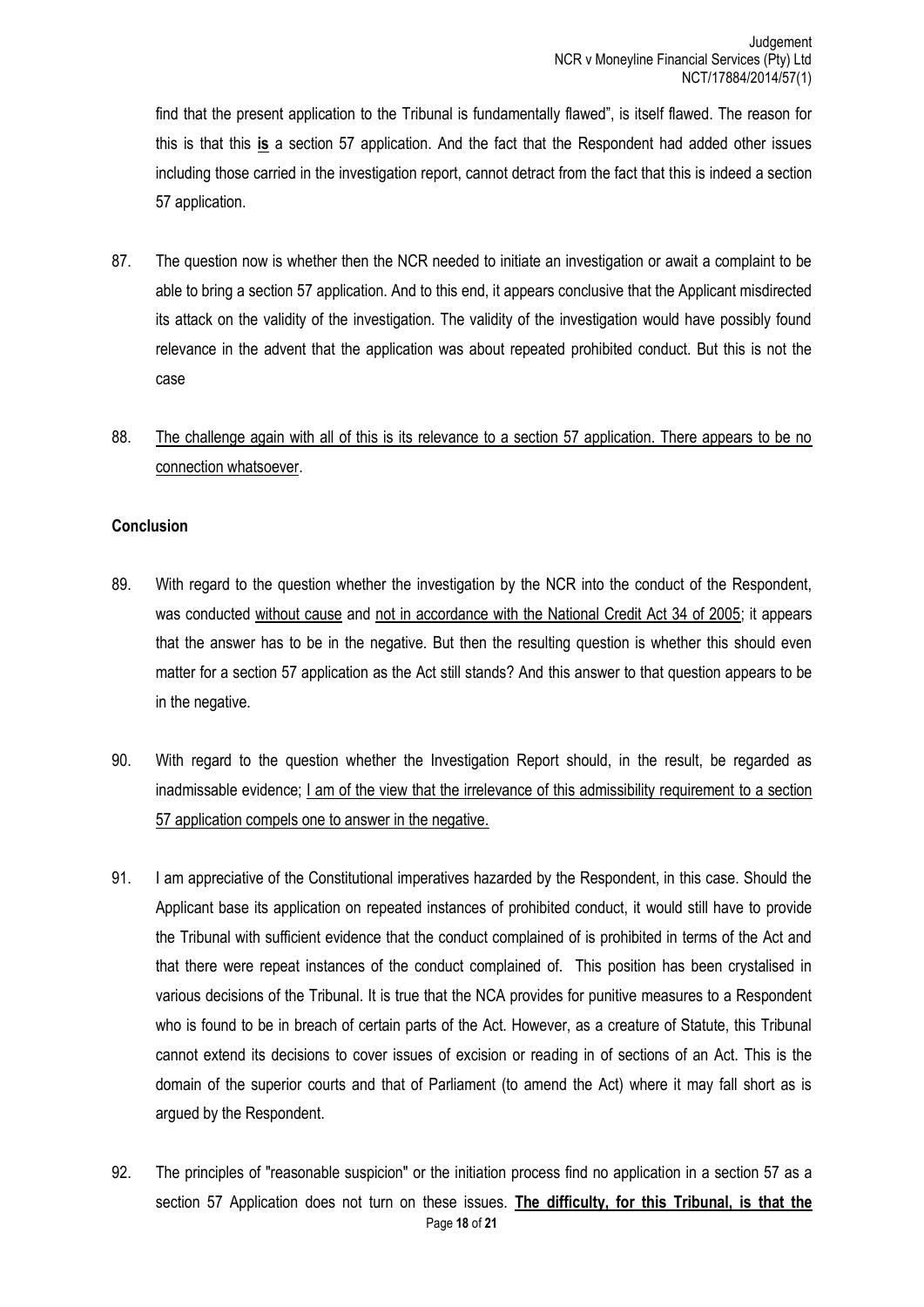**Respondent mounts its defense and its points** *in limin***e on the basis that section 57(1) does not allow for a de-registration application based on allegations of prohibited conduct**. This incorrect launch-pad for its *points in limine* is central to its application of irrelevant sections of the NCA to this application. That was patently done to bring in section 136(2) and its requirements into the section 57 deregistration application before the Tribunal. Section 57(1)(c) allows for a de-registration application based on repeated contraventions of the Act such as prohibited conduct. If de-registration based on repeated prohibited conduct is what the legislature had intended for the regulator to proof and after an initiation of an investigation on the basis of reasonable suspicion my respectful view is that the legislature would have made that clear. This writer is of the view that, only the legislature or the court with inherent jurisdiction has the ability to read into or excise a section of Act. These requirements can most certainly not be read into the Act by the Tribunal for a section 57(1) application. The difficulty of the Tribunal is also that, from the side of the Respondent, the requirements of another section [Section 136(2)] would be superimposed on the application brought under section 57(1) in order to render it inchoate.

93. In the result, I rather concur with the judgment of Ms Devraj in this case; for the reasons canvassed in my portion of the judgment. The abovementioned *points in limine* are therefore, dismissed, and the matter should be set down for hearing of the merits of the case.

## DATED THIS 11TH DAY OF MARCH 2016

**Signed** Prof J Maseko Member

### **Dissenting Judgment: Prof T Woker**

- 94. I agree with my colleagues on the background information setting out what transpired in this matter, the various amendments to documents and the issues raised at the hearings. Where we differ is in regard to the interpretation of the arguments raised by the parties.
- 95. Also for the purposes of this dissenting judgment the Tribunal will confine itself to considering whether the Applicant followed the correct procedures as prescribed by the Act when it initiated the investigation into the Respondent and whether the subsequent referral to the Tribunal was lawful.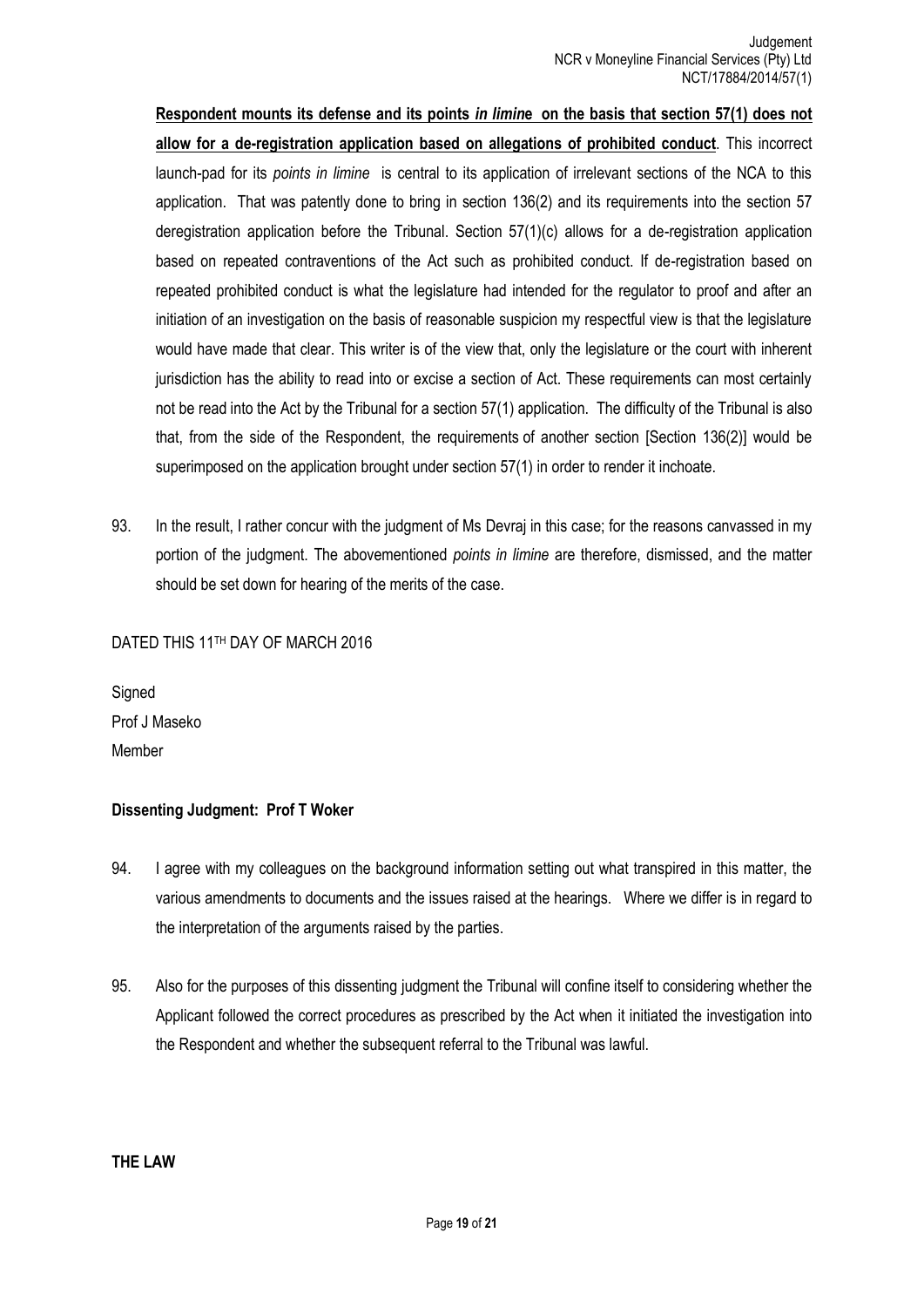- 96. At the outset of its arguments the Applicant implored the Tribunal to bear in mind the purposes of the Act and the fact that the Applicant has been established to protect the interests of consumers.
- 97. The Tribunal is always mindful of the concerns expressed by the Applicant, however, the actions of the Applicant qualify as administrative action. That being so, the procedures followed by the Applicant must be lawful, reasonable and procedurally fair. In *DA v Ethekwini Municipality*<sup>13</sup> the Court held (at 160D) that a fundamental principal derived from the rule of law itself, is that the exercise of all public power, be it legislative, executive or administrative is only legitimate when it is lawful. "This tenet of constitutional law which admits no exception, has become known as the principle of legality" (Per Brand JA). The principle of legality requires that decision must satisfy all legal requirements and procedures.
- 98. The procedures which the Applicant is required to follow are set out in sections 136 (initiating a complaint to the NCR); 139 (investigations by the NCR) 140 (outcome of complaint) and 141 (referral to the Tribunal).
- 99. Section 136 (2) of the Act provides that the Applicant may initiate a complaint in its own name. For the purposes of this judgment it is accept that the Applicant can initiate a complaint even if it receives information through the media and this information can then lead to an investigation and a subsequent referral to the Tribunal.
- 100. As pointed out by the Tribunal in the case of *NCR v Capitec Bank Limited<sup>14</sup>* the wording used in this section is similar to section 49(B) of the Competition Act<sup>15</sup> which states that the Competition Commission may initiate a complaint against an alleged prohibited practice. The Tribunal also pointed out that the Competition Commission and the NCR exercise very similar powers to initiate complaints, appoint investigators and to issue summons. Therefore the principles described by the SCA may also be applied to matters where the NCR initiates complaints and conducts investigations.
- 101. The critical wording here is "the initiation of a complaint" and what this means. These words were considered by the Supreme Court of Appeal when it considered the powers of the Competition Commission to initiate a complaint in the case of *Woodlands Diary (Pty) Ltd v Competition Commission.*<sup>16</sup>  The Court held that the Act insists on the initiation of a complaint by the commission as a juristic act – by way of a decision to set the process in motion – before there can be a formal investigation into that complaint.

 $\overline{\phantom{a}}$ <sup>13</sup> 2012 (2) SA 151 (SCA).

<sup>14</sup> NCT/9152/2013/140(1)

<sup>15</sup> 89 of 1998 <sup>16</sup> 2010 (6) SA 108 (SCA)